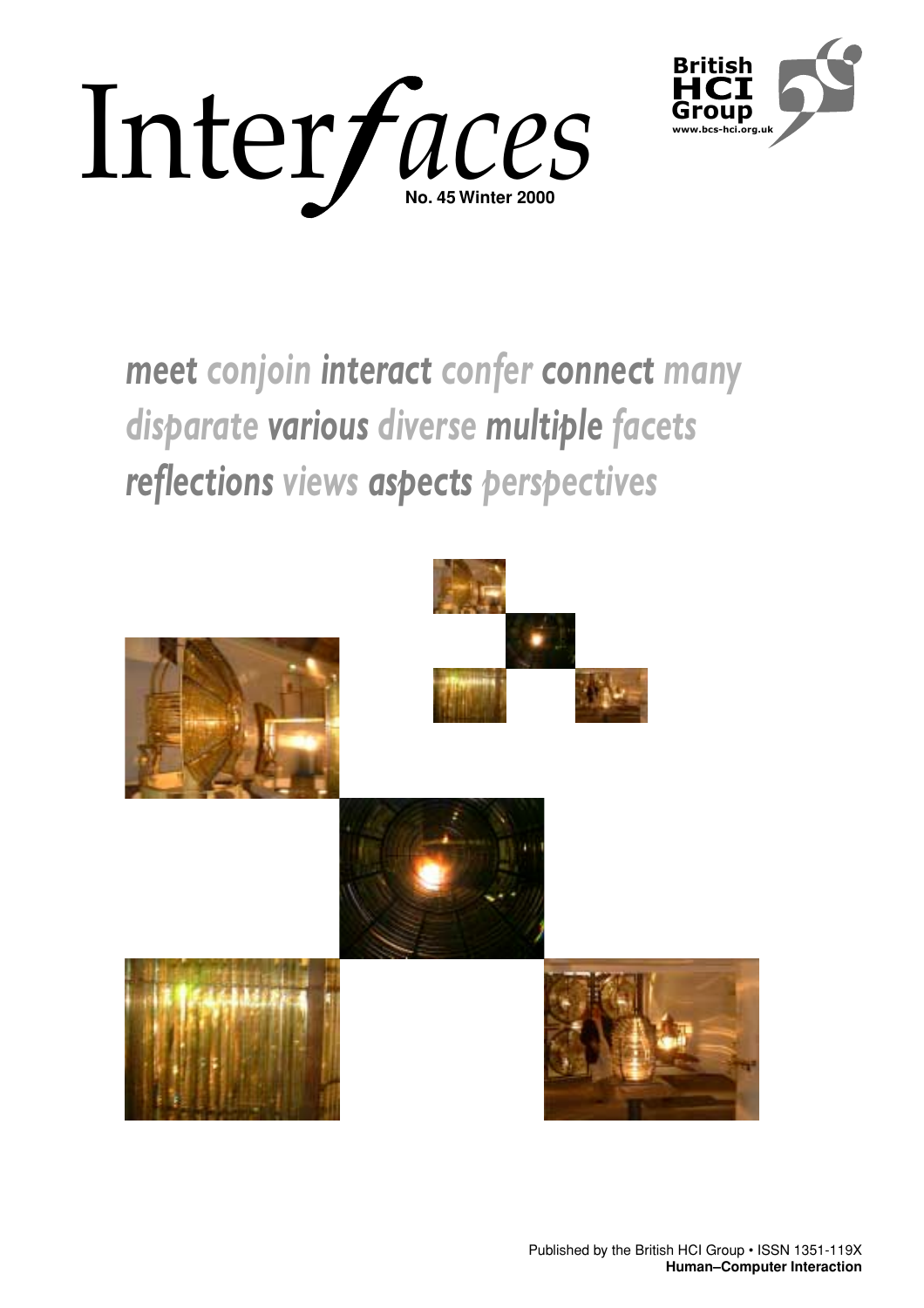# **contents**

- **2 Views from the Chair**
- **3 Editorial**
- **4 Noddy's Guide to Consistency**
- **8 HCI2000 from a Student Volunteer Perspective**
- **10 Reflections on HCI2000**
- **11 Vet's Diary**
- **13 "Is there anybody there?" said the Traveller**
- **15 Manufacturer's View No turning back!**
- **16 Mashed Potato and Swedes**
- **17 Book Review**
- **18 Bluffer's Guide Drive theory**
- **20 HCI Executive** *Contact list*

# Views from the Chair

December approaches and it is time to start thinking about fun. No, I am not referring to the annual binge of eating, drinking and TV we know as Christmas but a slightly less venerable tradition, the Computers and Fun one-day meeting in York. Computers and Fun 3 (well OK hardly venerable at all) will be held on December 13. The talks embrace such topics as smart toys, humour in electronic commerce, measuring fun, and fun as it is understood in the entertainment industry. My favourite abstract was from Norman Alm and Dave O'Mara from Dundee. They will be describing some fun interventions that can be supported by computers (games and story telling) aimed at people with dementia. See http://www[users.york.ac.uk/~am1/candf3.html for mo](http://www-users.york.ac.uk/~am1/candf3.html)re about this meeting.

The abstracts for all the talks in this meeting will be published in the next issue of *Interfaces*. I have it on good authority that the trains will be relatively normal by then, though you can always use them as an excuse to stay the night in York. Have fun.

### **Andrew Monk**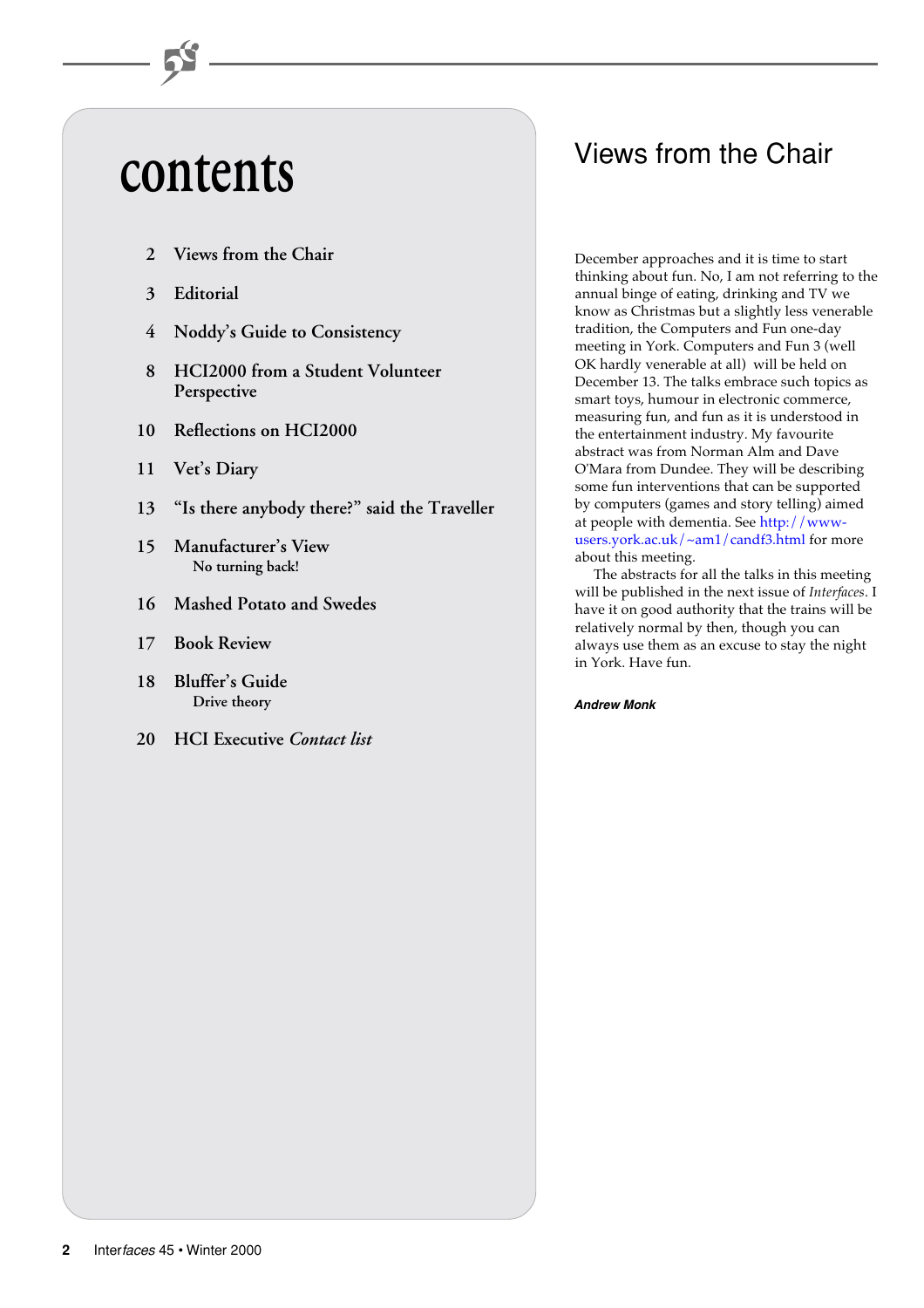# **Editorial**

By the time you read this, the USA may not have a new President – that won't happen until the traditional snowy oath of allegiance in 2001 – but it will have decided whether or not the "actions" of voters, whose "goal" was to vote for a particular candidate, had any "effect".

The only consistency about the system seems to be that the "butterfly" ballot paper "must have been designed by a computer person". Andrew Monk has the opening few pages of this issue in a timely reminder of the very real gulfs of execution that lap around not just the shore of Florida.

The remainder of this issue represents a number of views from a number of different perspectives. Herein you may find conference descriptions – as seen by students, volunteer organisers and delegates – as well as the view of a manufacturer and of a veteran HCI guru.

I hope these multiple reflections inspire many of you to get those papers written (by 26th Jan 2001) for the 2001 conference of the British HCI Group – IHM-HCI2001 "Interaction without frontiers". This joint venture with the AFIHM, to be held in Lille, affords an opportunity to think a little further beyond normal linguistic boundaries. Lille, hub of the European high speed train network and within

minutes of five countries, has a good claim to be the interface to Europe. After the triumph of Sunderland, now is the chance to demonstrate just how global British HCI ideas are.

I had an unplanned trip to the Fraserburgh Lighthouse Museum recently, and I was surprised by what I saw. After several years of creating computer-based multimedia for such visitor centres, I was impressed by the effectiveness and audio-visual quality of nine synchronised slide projectors and a taped voiceover. This described how engineers took oil lamps, and then a 150W bulb, and created light so focused that it could be seen 20 miles away. Far from throwing power and money at interface problems, perhaps we can achieve the same with ingenuity married to user focus.

The Florida ballot paper may have been ingenious, but the pregnant chads attest to some (literally) disenfranchised users.

**Tom McEwan** Editor

### **RIGHT TO REPLY**

Make Interfaces interactive! We invite you to have your say in response to issues raised in Interfaces or to comment on any aspect of HCI that interests you. Submissions should be short and concise (500 words or less) and, where appropriate, should clearly indicate the article being responded to. Please send all contributions to the Editor.

### **NEXT ISSUE**

Interfaces welcomes submissions on any HCIrelated topic, including articles, opinion pieces, book reviews and conference reports. The next deadline is **15 January** – we look forward to hearing from you.

**To receive your own copy** of Interfaces, join the British HCI Group by filling in the form on page 19 and sending it to the address given.

Cover photos from Fraserburgh Lighthouse Museum by Tom McEwan

Deadline for issue 46 is **15 January 2001**. Deadline for issue 47 is **15 April 2001**. Electronic versions are preferred: RTF, plain text or MS Word (5/6), via electronic mail or FTP (mail fiona@hiraeth.com for FTP address) or on Mac, PC disks; but copy will be accepted on paper or fax.

**Send to: Interfaces, c/o Tom McEwan, School of Computing, Napier University, 219 Colinton Road, Edinburgh EH14 1DJ**

**Tel: +44 (0)131 455 4636; Email: T.McEwan@napier.ac.uk**

**and** copy email submissions **to Fiona Dix, Interfaces production editor; email: fiona@hiraeth.com**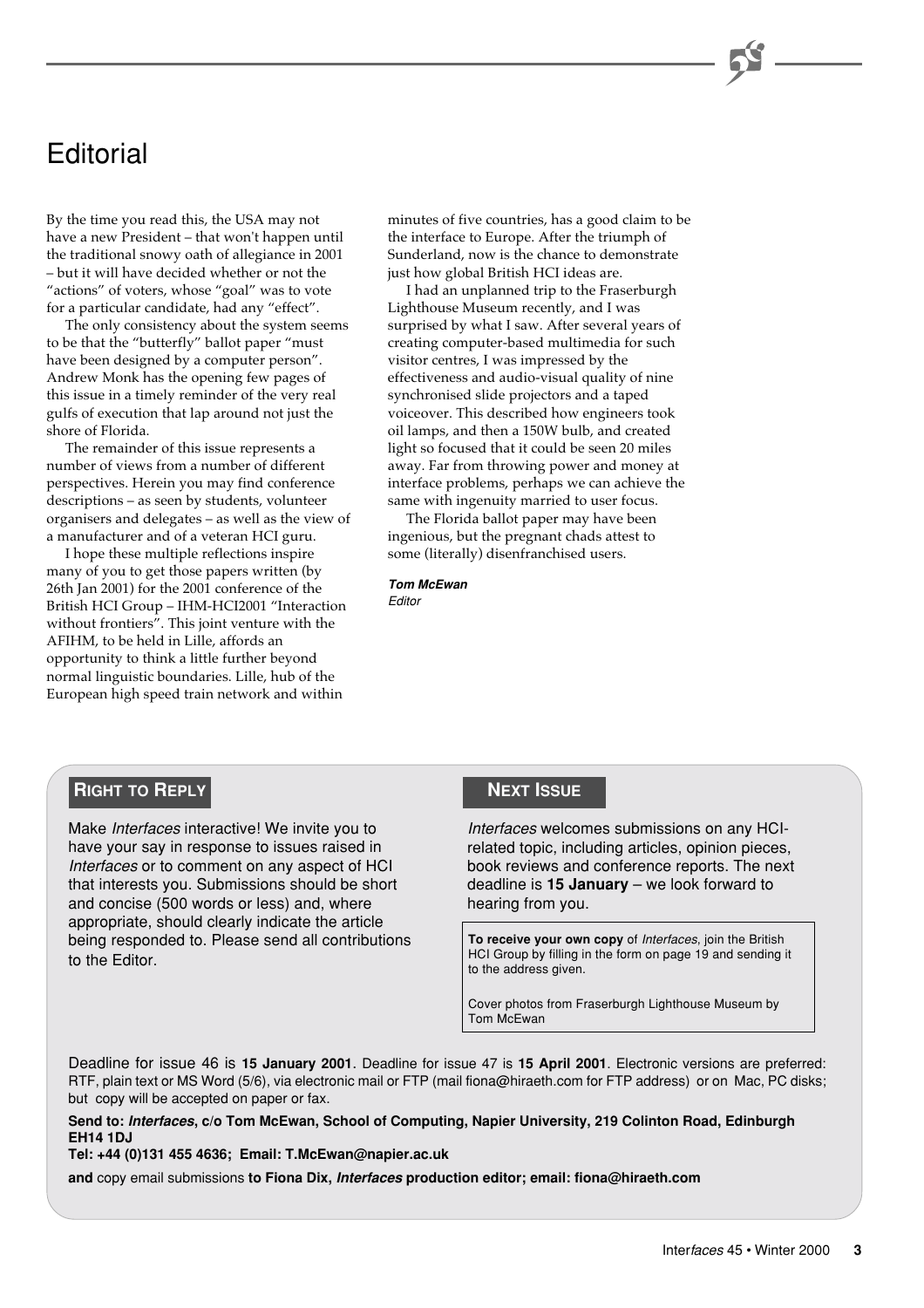## Noddy's Guide to Consistency **Andrew Monk**

Most people would feel that consistency in a web site or user interface is a GOOD THING, but are not terribly sure what consistency is. This article describes some basic kinds of consistency and

### **Consistency not uniformity**

why they are important in interface design.

Imagine a window where the menu tabs were labelled 'Menu1', 'Menu2', 'Menu3'. Each led to the same number of items each of which was labelled 'Item1', 'Item2', 'Item 3' and so on. This is an interface designed on the military principle 'if it doesn't move paint it white'. Everything looks uniformly the same.

The point is that uniformity does not necessarily lead to usability as it makes things difficult to discriminate. An example of uniformity that recently irritated me was a standard front page for internal reports. The information that distinguished the reports from one another, title, authors, date, etc., was in 8 point text and hidden in a mass of logos and titles that appeared on all the reports. Put together, the collection of reports looked very neat and uniform but finding the one you wanted was a nightmare. The same principle applies to user interfaces. If all the icons are identical, except for the labels under them, why have icons at all?

So if consistency is not uniformity, what is it? Actually it is several things and to explain them I will need to develop a THEORY.

### **The bluffer's theory of human–computer interaction**



Figure 1. The Monk & Dix Triangle ([20])

Figure 1 is a caricature summarising several classic theories of what goes on when someone interacts with a computer (see [18] for a review of these models). The arrows indicate that it is cyclic. It works as follows.

> The user has *goals*. Perhaps you are using some untrustworthy software (several examples come to mind) and you are getting nervous about the machine crashing. You decide it would be a good idea to save the work you have done so far. We can describe this state of mind as having the goal 'save your work'.

> The goal 'save your work' leads you to take some *action*. As this is a graphical user interface you

scan the screen for something that might do this. Your eye lights on the 'File' menu tab. You click on it. We can describe that as taking the action 'click on menu tab File'.

Clicking on the menu tab makes the display change, the menu drops down. This can be described as an '*effect*'.

The visible effects of your action lead you to change your *goals*. Let us say that the goal 'save your work' had led you to generate the sub-goal 'reveal save command'. The effect 'file menu drops down' could lead you to replace this subgoal with another sub-goal 'select save command'.

The new goal set and new display state lead to a new *action* and the cycle continues.

OK, I suspect that many readers will be glazing over at this point. What is the point of all this? Well it leads to the two most important definitions of consistency: action–effect consistency, that is consistency in the effects of actions; and task–action consistency, that is consistency in the way actions relate to task goals.

### **Action–effect consistency**

Consistency is mainly about ease of learning. The hope is that if a user interface or web page is consistent, then one will get what psychologists call 'transfer of training'. That is to say, learning to do one thing in one context will make it easier to learn how to do similar things in similar contexts. This will of course be easier if the same action always leads to the same effect.

|               | Mailform: An email gate                     |  |                  |  |
|---------------|---------------------------------------------|--|------------------|--|
| <b>Pullet</b> |                                             |  |                  |  |
|               | Mtp://www.yeric.ac.ac/depts/psych/www/heis/ |  |                  |  |
| Met Search    | CO/E HOLD<br>Railfrack                      |  | 196 PCI Serrears |  |
| Who are You:  | Andrew Monk                                 |  |                  |  |
| $E$ -mail:    | A Monk@poych.york.ac.uk                     |  |                  |  |

Figure 2. Action–effect consistency says that the same action will have the same effect irrespective of the context. What will happen if someone double clicks on the word 'york' in the URL ('Address:') and in my email address? My browser is action–effect consistent: the rules for what gets to be selected seem to be the same. Is yours?

Action–effect consistency, then, is the principle that if the user takes some action it should have the same effect whatever the context. Let us say you are working on a web page that contains a form as in Figure 2. Double clicking on a word should have the same effect whether one is editing a field in the form or editing the URL. Try it on your own browser. Is your browser action–effect consistent?

Action–effect consistency has been the main contribution of the 'style guide'. This rather misleading term is taken to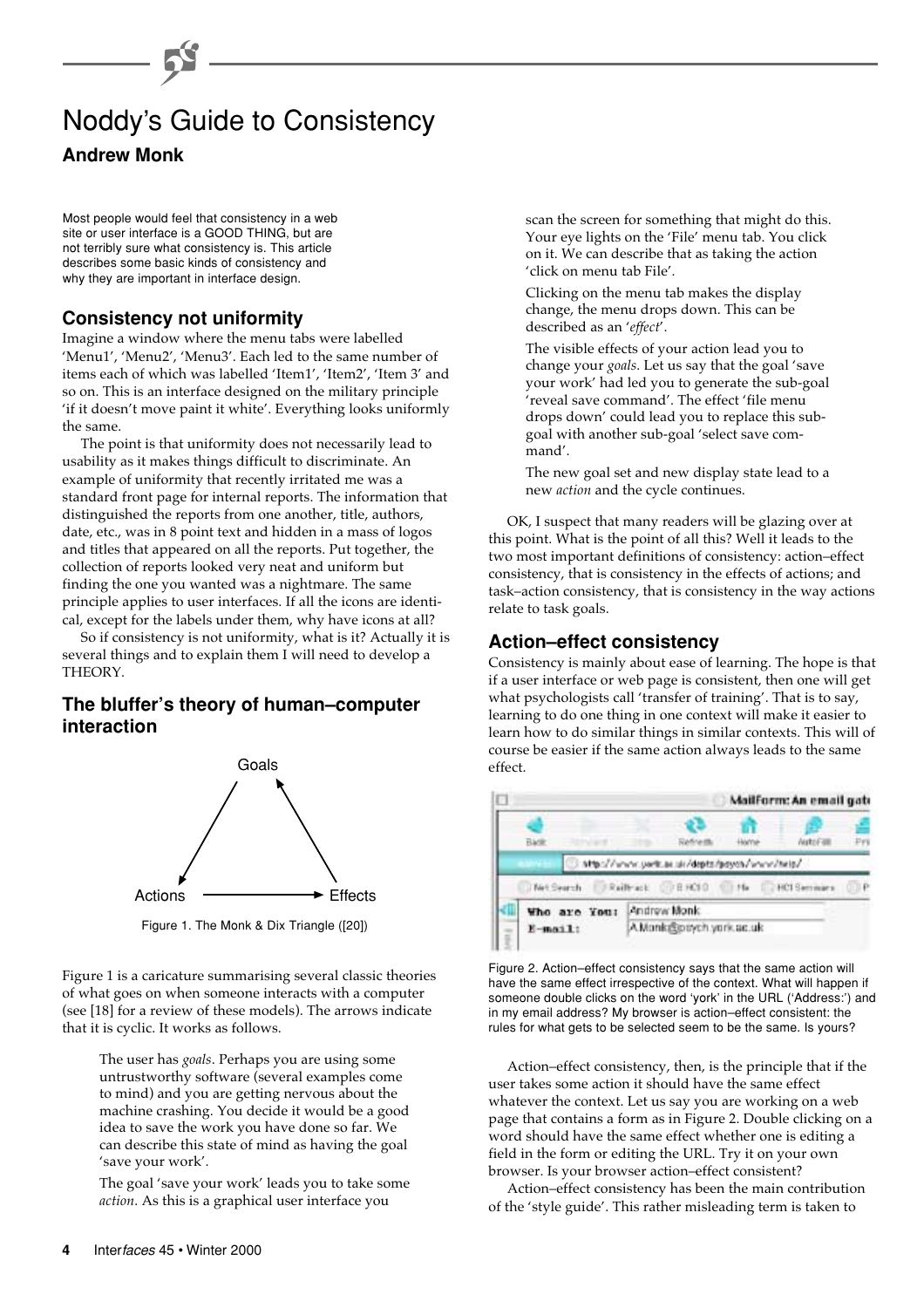mean a set of guidelines describing how a graphical user interface should work. For example, they lay down what a dialogue box should look like, how it should behave when the user interacts with it, and when it should be used rather than some other device such as a menu.

Apple produced the first style guide in 1987 [1, 2]. Style guides encapsulate a great deal of empirical and analytic work carried out by HCI researchers to find out what actually is the best way of doing things. There are now style guides for all the commonly used graphical user interfaces, e.g. [14]. A user interface designer will not generally have to consult a style guide because style guides are enforced by software tools. Thus a software developer using a programming tool such as Visual Basic will find it much easier to obey the style guide than to ignore it and develop idiosyncratic action– effect inconsistent interfaces.

So, action–effect consistency is enforced by style guides. Because of the Windows style guide, a user only needs to learn the effects of actions on a Windows component once. If you know how a dialogue box behaves in Excel then you also know how it behaves in Word. This was not always the case.

Another way of expressing this principle is to say that interfaces should be 'mode free'. Unnecessary modes (e.g., Excel-mode versus Word-mode) should be avoided, but sometimes they are inevitable. In particular, small devices like mobile phones have only a few buttons, which are the only channel of communication from the user to the device. The enormous number of commands the user could issue to the phone have to be funnelled through this narrow channel. Inevitably the action of pressing a particular button will have different meanings depending on the mode the phone is in. For example, in normal mode, pressing a number key has the effect of putting a number on the phone's display. In letterentry mode pressing a key adds a letter.

*Modedness* (action–effect inconsistency) is less of a problem if the user is aware what mode they are in. The above example of modedness is workable because the mode is clearly signalled by the prompt in the display. Hidden modes should always be avoided. Actually there are two letter-entry modes on my mobile phone (see Figure 3). If you press '\*' you can toggle between upper and lower case letters. Unlike the



Figure 3. Hidden modes and the Ericsson PF768. Will the next letter be upper case or lower case? This mode is signalled by the last letter so we know that pressing the key for G will result in 'G' not 'g'. Only when there is no last letter is this a hidden mode.

shift lock on a keyboard this changes the case of the last letter entered. This is rather clever.

The shift lock on a keyboard is effectively a hidden mode. When you are looking at the screen, there is no way of telling what case the next letter will appear in. This regularly catches me out and I often type half a line before I realise it is all in capital letters. With the mobile phone, the mode is signalled by the case of the last letter on the display. The only times that the mode is not signalled in the display is when you have not yet entered any letters, or the last character was not a letter. This was the only case of a hidden mode I have detected in my phone. It would appear that the people who devised the interface for Ericsson phones gave some thought to minimising the impact of action–effect inconsistency.

### **Task–action consistency**

I use the terms 'task' and 'goal' interchangeably here. 'Task– action consistency' is preferable to 'goal–action consistency' as it links to work on Task Action Grammars [23, 25]. 'Goal' is preferable in the Monk & Dix triangle (Figure 1) because it links to Card, Moran and Newell's model human processor [4].

Task–action consistency is intended to result in transfer of training when learning the set of actions needed to achieve similar goals. The idea is that similar goals should require similar sets of actions to achieve them. The original work in this area took the example of a drawing package that allowed one to draw circles, squares, and so on, as well as to enter text. The set of actions required to enter text were quite different from those needed to use the other drawing commands. To draw a circle one selected the relevant tool and then drew the object. In contrast, there was no text tool, one simply clicked and typed.

From the point of view of the designers this is eminently reasonable as, in terms of the software architecture, these are very different tasks. The problem was that the users saw these tasks as very similar. The users found it confusing to have to learn one set of rules for drawing objects and another to enter text. They would have found it easier to learn a single rule: 'select the tool for the thing you want to insert and then insert it'.

```
rm [-f] [-i] file ...
ls [-RadLCxmlnogrtucpFbqisf1AM] [names]
mv [ -if ] file1 [file2 ...] target
cp - [-fip] source target
cat [-u] [-s] [-v] [-t] [-e] [ [ -1] [ [ -1] [ -1] [ -1] [ -1] [ -1] [ -1] [ -1] [ -1] [ -1] [ -1] [ -1] [ -1] [ -1] [ -1] [ -1] [ -1] [ -1]lp [-c] [-ddest] [-nnumber] [-s] file...
```
Figure 4. Unix commands with their syntax, an example of task– action consistency?

As another example of task–action consistency take the UNIX command set (see Figure 4). These have a consistent syntax for the arguments they take; also key command names may be generated by deleting vowels. So the task 'move' (a file) is achieved by the command 'mv', copy is achieved by 'cp', list by 'ls' and so on. This soon breaks down (cat, lp?)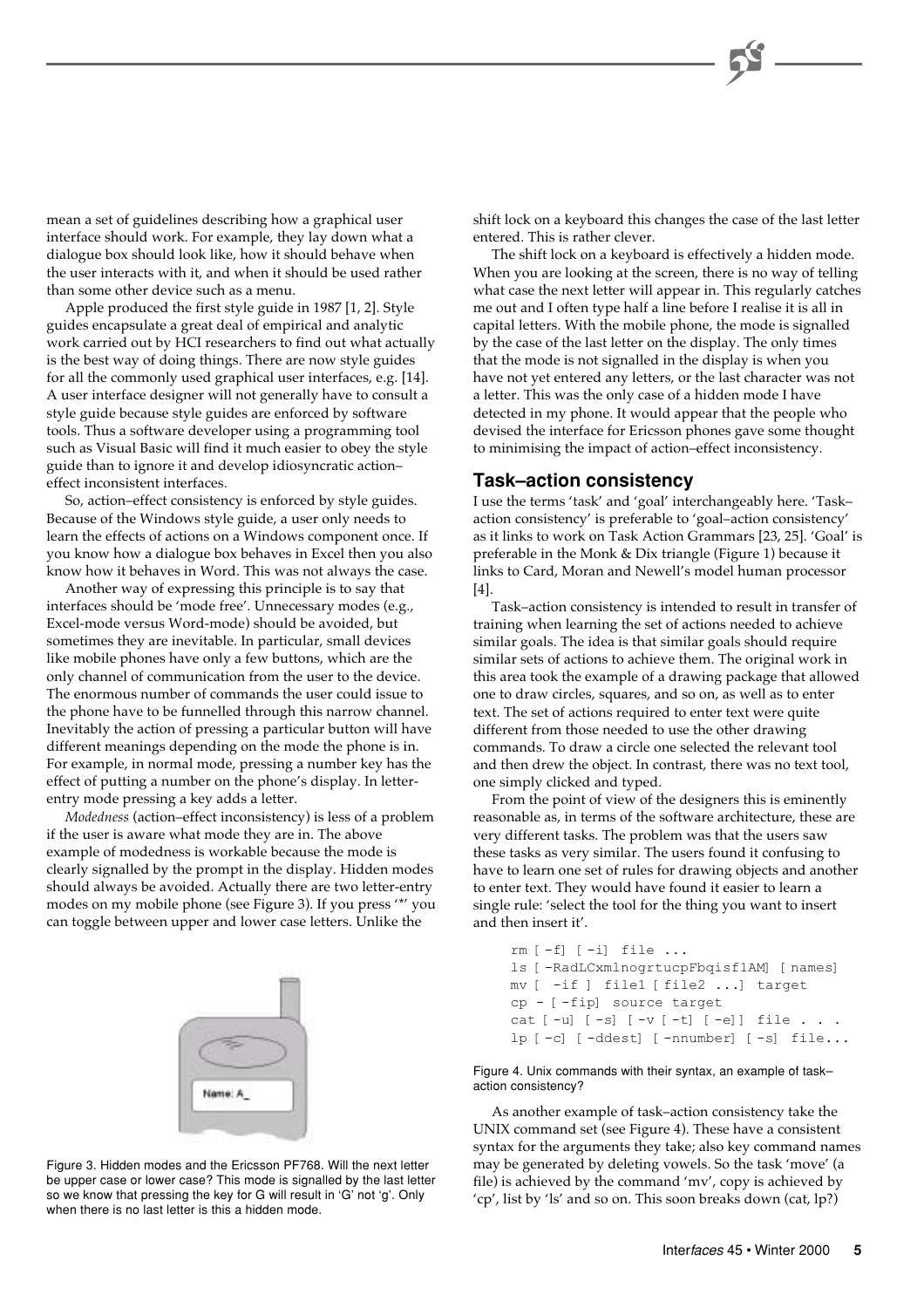but was an admirable attempt at task–action consistency all the same.

Task–action consistency turns out to be more difficult to pin down than action–effect consistency. It is apparent in the examples given above that task–action consistency, like beauty, is in the eye of the beholder [8, 26]. Different people will see different tasks as similar and dissimilar. For this reason, style guides encourage task–action consistency by suggesting multiple task–action methods. Some people will see entering text in a drawing package as similar to entering text in a word processor, so give them a method that is similar. Some people will see it as similar to drawing a circle: give them an additional tool that works that way. This accounts for the fact that there are many ways of achieving a given task in a large application like Microsoft Word, and that most people only ever use one of them.

### **Other sorts of consistency**

So far we have two rules for consistency: (i) the same actions should lead to the same effects, and (ii) similar tasks should require similar sets of actions. The former action–effect consistency rule has to be tempered by the knowledge that sometimes it will have to be broken and if this is the case one should avoid hidden modes. The latter task–action consistency rule is tempered by the knowledge that different people will see different tasks as similar and so there may need to be several ways of doing things. What other forms of consistency may lead to usability?

What about the third side of the Monk & Dix triangle? This would imply a need for consistency in the way effects on the display lead to changes in goals of the user. A designer can change the actions needed to achieve a goal or the effects of an action but has little control over what goes on in the head of a user. It is difficult to see what form these consistency rules might take.

*Consistency of syntax* can be seen as an example of task– action consistency at a very high level of generality. So, there is a general 'noun-verb rule' stated in the style guides for most graphical user interfaces. This simply says that one should select an object before the action to be taken on it. This is task–action consistency at the level of all tasks.

*Reversibility* is another of these general principles expounded in all style guides. Being able to reverse the effect of any action encourages learning by exploration. Thus style guides prescribe a variety of devices for undoing the unwanted effects of actions taken by a user: e.g., the 'back' button in a web browser, the 'cancel' button in a dialogue box, or the 'undo' function in a word processor.

Consistency *with* principles like reversibility is obviously a good thing but it is not really the same thing as consistency *in* the way a user interface works, which is what this article is about. Consistency with style guides and international standards like ISO 9241 is also a good thing but not what this article is about.

### **Future research: consistency across heterogeneous user interfaces to the same data**

I can access my bank account through an ATM, a call centre or a web browser. Soon I will probably be able to program my video recorder through my mobile phone or with a wireless keyboard and the TV screen. In each case the same data and functionality is accessed through a range of very different devices. The goals may remain the same but the actions and effects are very different. One could design for action–effect and task–action consistency within each of the separate interfaces, but how does one reason about consistency across interfaces?

A possible solution is to abstract. Rather than describing actions at a concrete level (e.g., click on X, type Y) one can use a more abstract level that applies whether one is using a keyboard, mouse, a stylus or speech (e.g., select X, enter Y). A type of consistency across heterogeneous user interfaces can then be achieved by ensuring that the same goals lead to the same abstract actions with each interface. This is different from the definition of task–action consistency provided above, which is a requirement for simplicity in task–action mappings. This is a requirement for the same abstract task– action mappings across interfaces.

It may also be possible to abstract the effects (e.g., 'file menu drops down'  $\rightarrow$  'menu displayed'). One could then check that the same abstract action led to the same abstract effect in all the interfaces. The problem with this is that different devices are capable of different effects. The small display on a mobile phone can display many fewer menu choices than a VDU screen. Menus implemented by speech will only work if they are limited to three or four items. Unless all devices are constrained to some lowest common denominator, the action–effect mappings will be necessarily different. It remains to be seen whether it will be possible to devise suitable abstractions to solve this problem and whether the kinds of consistency checking they allow will be enough to give effective transfer of training.

One problem that abstraction will not solve is how to provide a common product image. When I access my bank account I want it to appear familiar and to project the same brand image. I want the process of conducting transactions with it to be familiar too. Transactions need to have familiar landmarks marking the beginning and end. How you ensure consistency of this kind across speech, very small and large displays is even less clear.

### **Conclusions**

There has been much thought given to consistency over the years. The new problem of consistency across heterogeneous devices guarantees there will be even more thought given in the future. What I hope this article demonstrates is how even quite complex topics such as consistency can be tackled by systematic analysis. More generally, there is theory in HCI,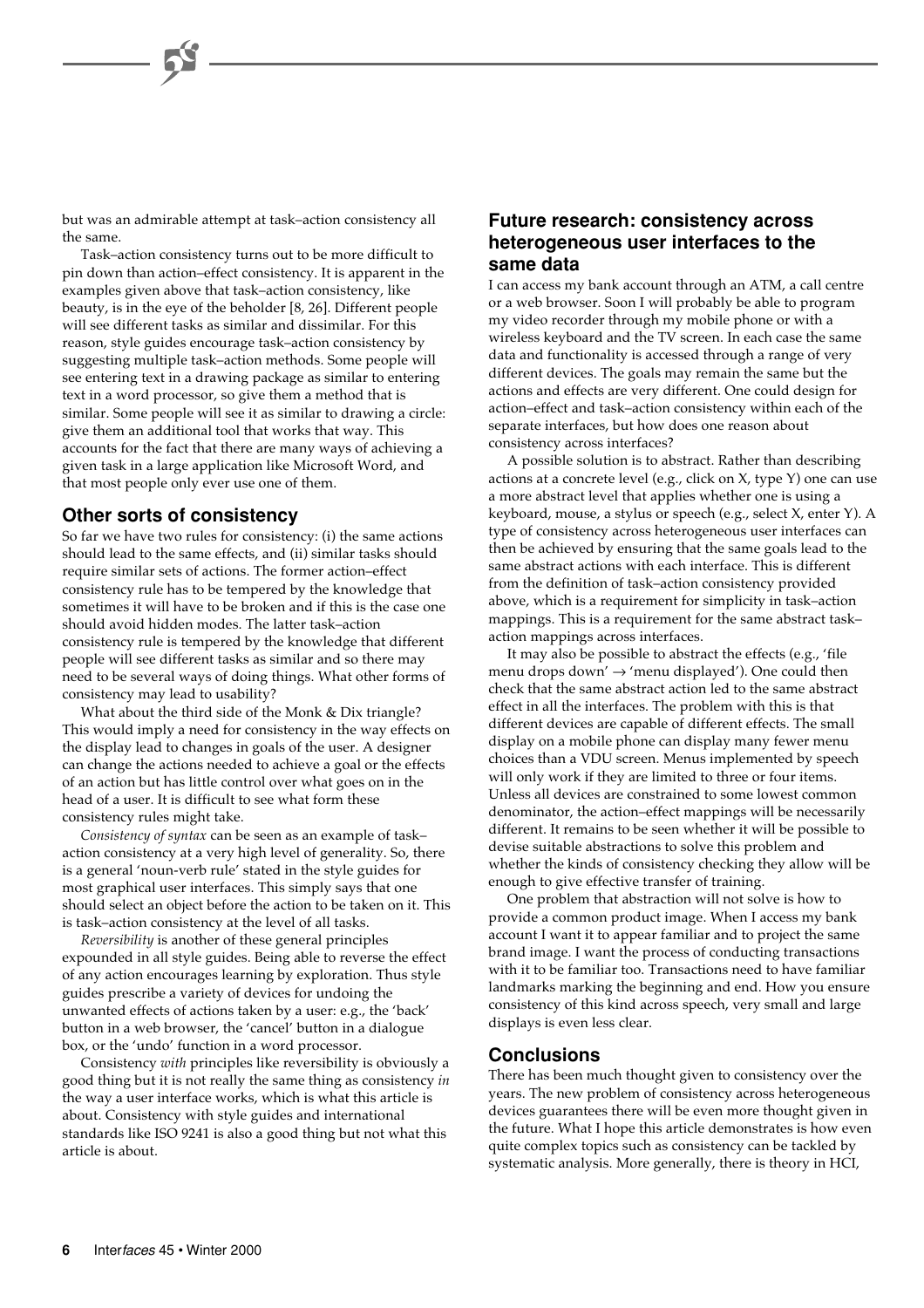but it is often hidden behind the recommendations that are passed on to engineers.

### **Bibliography**

I have attempted to write this as an accessible introduction to the topic of consistency. To obtain a deeper understanding of the topic the following reading is recommended.

Theories of human–computer interaction involving goals [3, 4, 15, 18, 19, 21], theories of how we learn goal-to-action mappings [10-13] and a simple way of checking an interface that draws on these theories[24].

Early attempts to describe actions–effects mappings were made in the context of user interface management systems (UIMS) and 'the separable user interface' [6, 7] where there was a concept of a 'dialogue model' to serve just such a purpose.

More or less formal ways of describing how different actions can lead to different effects so that one can reason about the usability of a computer system [5, 9, 16, 17, 22].

Style guides [1, 2, 14].

ISO 9241, 'Ergonomics requirements for office work with visual display terminals (VDTs)', is the International Standards Organisation standard for different kinds of human–computer interaction. There is also a standard describing a user-centred process of design, ISO 13407, 'Human-centred design processes for interactive systems'.

### **References**

- 1. *Apple Human Interface Guidelines: the Apple Desktop Interface*. Addison-Wesley: Reading, Massachusetts, 1987.
- 2. *Apple Macintosh Human Interface Guidelines*. Addison-Wesley: New York, 1993.
- 3. Blandford, A. and Duke, D.J., Integrating user and computer system concerns in the design of interactive systems. *International Journal of Human– Computer Studies*, **46**, (1997), pp. 653–679.
- 4. Card, S.K., Moran, T.P. and Newell, A., *The psychology of human–computer interaction*. Lawrence Erlbaum: Hillsdale, NJ, 1983.
- 5. Dix, A.J., *Formal methods for interactive systems*. Academic Press: London, 1991.
- 6. Edmonds, E., *The separable user interface*. Academic Press: London, 1992.
- 7. Green, M., Design notations and user interface management systems. In *Proceedings of the Seeheim workshop on user interface management systems*, Springer-Verlag: Berlin, 1985, pp. 89–107.
- 8. Grudin, J., The case against user interface consistency. *Communications of the ACM*, **32**:10 (1989), pp. 1164–1173.
- 9. Harrison, M.D. and Dix, A., A state model of direct manipulation in interactive systems. In *Formal methods in human–computer interaction*, Harrison, M.D. and Thimbleby, H., eds, Cambridge University Press: Cambridge, UK, 1990.
- 10. Howes, A., A Model of the Acquisition of Menu Knowledge by Exploration.

In *Proceedings of ACM CHI'94 Conference on Human Factors in Computing Systems*, Plaisant, C., ed., ACM Press: New York, 1994, pp. 232.

- 11. Howes, A. and Young, R.M., Learning consistent, interactive and meaningful device methods: a computational approach. *Cognitive Science*, **20**, (1996), pp. 301–356.
- 12. Kieras, D.E. and Polson, P.G., An approach to the formal analysis of user complexity. *International Journal of Man–Machine Studies*, **22**, (1985), pp. 365– 394.
- 13. Kitajima, M. and Polson, P.G., A comprehension-based model of correct performance and errors in skilled, display-based, human–computer interaction. *International Journal of Human–Computer Studies*, **43**, (1995), pp. 65–99.
- 14. Microsoft, *The Windows interface guidelines for software design*. Microsoft Press: Redmond, 1995.
- 15. Miller, G.A., Gallanter, E. and Pribram, K.H., *Plans and the structure of behaviour*. Holt, Reinhart and Winston: London, 1960.
- 16. Monk, A.F., Mode errors: a user-centred analysis and some preventative measures using keying-contingent sound. *International Journal of Man– Machine Studies*, **24**, (1986), pp. 313–327.
- 17. Monk, A.F., Action–effect rules: a technique for evaluating an informal specification against principles. *Behaviour Information and Technology*, **9**:2 (1990), pp. 147–155.
- 18. Monk, A.F., Cyclic interaction: a unitary approach to intention, action and the environment. *Cognition*, **68**, (1998), pp. 95–110.
- 19. Monk, A.F., Modelling cyclic interaction. *Behaviour and Information Technology*, **18**, (1999), pp. 127–139.
- 20. Monk, A.F. and Dix, A., Refining early design decisions with a black-box model. In *People and Computers 3*, Diaper, D. and Winder, R., eds., Cambridge University Press: Cambridge, 1987, pp. 147–158.
- 21. Norman, D.A., Cognitive engineering. In *User centered system design: new perspectives on human–computer interaction*, Norman, D.A. and Draper, S., eds., Lawrence Erlbaum: Hillsdale, NJ, 1986, pp. 31–61.
- 22. Olsen, D.R., Monk, A.F. and Curry, M.B., Algorithms for automatic dialogue analysis using propositional production systems. *Human– Computer Interaction*, **10**, (1995), pp. 39–78.
- 23. Payne, S.J. and Green, T.R.G., Task–action grammars: a model of mental representation of task languages. *Human–Computer Interaction*, **2**:2 (1986), pp. 93–133.
- 24. Polson, P.G., Lewis, C., Rieman, J. and Wharton, C., Cognitive walkthroughs: A method for theory-based evaluation of user interfaces. *International Journal of Man–Machine Studies*, **36**, (1992), pp. 741–773.
- 25. Reisner, P., Formal grammar and human factors design of an interactive graphics system. *IEEE Transactions on Software Engineering*, **SE-7**:2 (1981), pp. 229–240.
- 26. Reisner, P., What is consistency. In *Interact'90*, (Cambridge, UK), (1990), North Holland, pp. 175–180.

**Andrew Monk** University of York, UK A.Monk@psych.york.ac.uk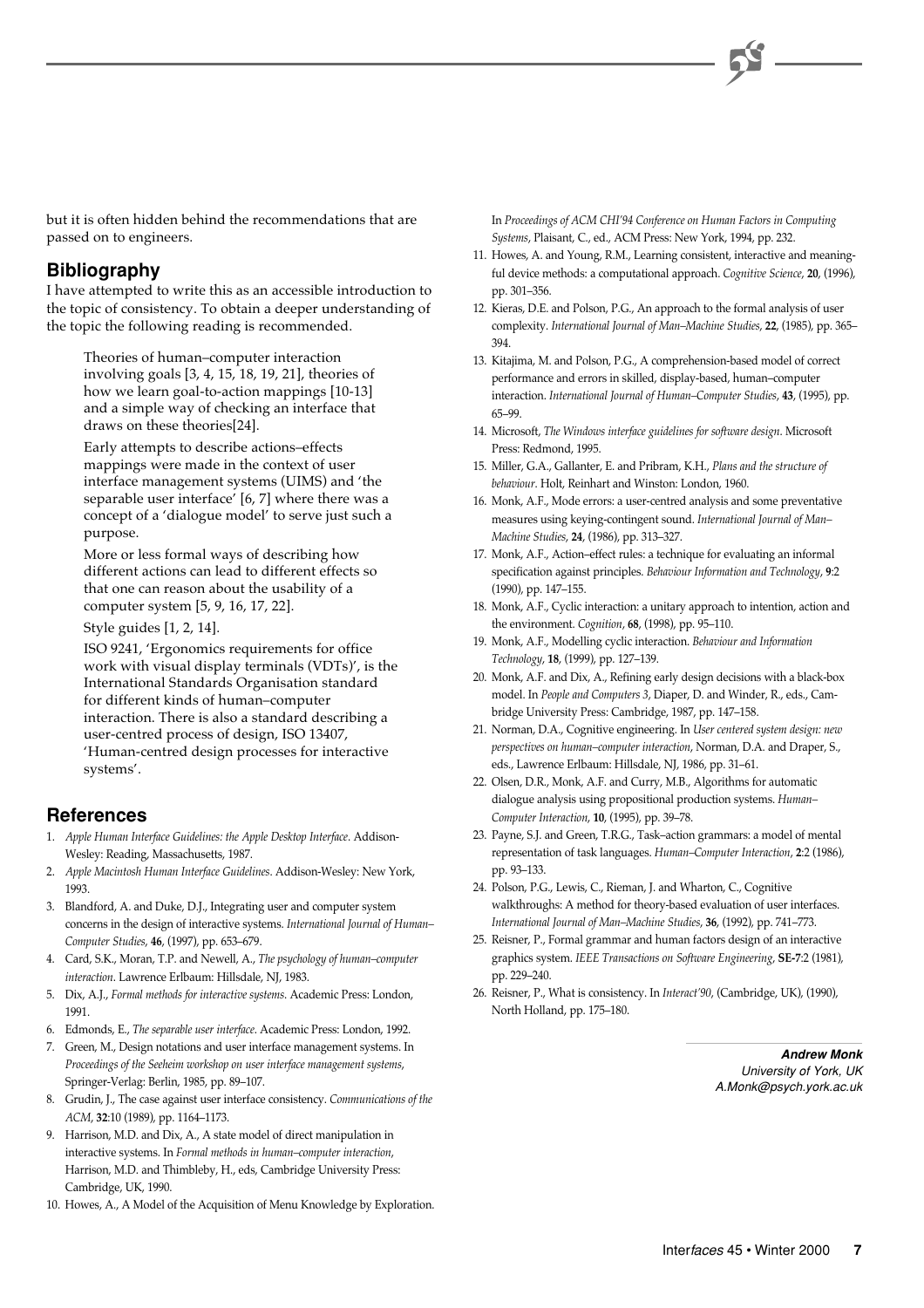## HCI2000 from a Student Volunteer Perspective including some selected conference highlights when I wasn't working **Richard Boardman**

Many of you will have attended this year's HCI2000 conference in Sunderland and been impressed with its smooth running and superb organisation. You may have also noticed the omnipresent student volunteers hanging out in identical T-shirts and talking into walky-talkies. As one of those student volunteers, I'm writing about my experiences at HCI2000 to illustrate how *superb conference organisation* and *student volunteers* are inextricably linked. This article is intended to answer the following questions: What do student volunteers do? Why do they do it? What is it with the t-shirts? Hopefully it may also encourage some of you to volunteer in the future!

The article starts with a general introduction to the student volunteer programme, followed by a day-to-day eyewitness diary of HCI'00. I've also included 'selected highlights' from the few occasions when I wasn't hard at work. Presenters: please don't get upset if your paper isn't mentioned, this means that I was probably lugging crates around in the basement, or a mate was speaking elsewhere at the same time…

At HCI2000 the overall workload was about 20 hours over the 5 days of the conference. In exchange we received complimentary registration, accommodation, meals, a free tutorial, and a set of four matching HCI2000 t-shirts. In addition, working as a student volunteer provides a great deal of experience in event management (sometimes stressful, always fun), insight into the workings of BCS-HCI and plenty of opportunities for making contacts. What a bargain!

Alan Woolrych and Peter Wild, both the veterans of many an HCI conference (and with impressive t-shirt collections to prove it), were responsible for coordinating our activity. Their job was to assign the eleven student volunteers to a wide variety of roles from AV support for the paper and tutorial sessions, through to manning the registration desk and signage. Despite the workload, they both managed to



Back row: Al, Jane, Rick. Middle: Nicky, Shelly. Front: Ann, Bhiru. photo by Nicky Danino, from www.urban-studios.com/hci2000/

present a paper as well – now that's dedication! Every effort was taken to allocate us to those sessions of most relevance to our own interests, meaning that much of the work involved working sessions that we would have wanted to attend anyway. When not allocated work, we were free to enjoy the conference as regular delegates, except for the occasional call to arms.

As well as working hard, student volunteers also like to play hard – at HCI2000 this included a curry night, the conference reception and the infamous HCI ceilidh, buffets at Sunderland's impressive glass centre and one or two visits to local pubs.

The following diary should fill in a bit more specific detail.

### **HCI'00 day by day**

### **Monday**

- Arrive in Sunderland, safely delivered by GNER. Get to know the other SVs over lunch.
- Receive the sacred student volunteer uniform: the conference T-shirt. Sigh with relief, T-shirt is a remarkably tasteful blue and we receive four of them, one for each day of the conference. Shudder with the memory of wearing the same lurid orange T-shirt for four days at CHI2000.
- Spend a couple of hours stuffing exciting snippets of information into collectable conference bags. Setup registration. Answer any questions from early arrivals.
- Monday's number 1 question: can we register yet?
- Evening: curry night! Late to bed.

Tuesday

- Early start. A bit groggy after last night.
- Registration kicks in! Put faces to the big HCI names. Start to make some contacts.
- Do some (partially successful) practitioner research on the interface to the walky-talkies!
- Spend most of day supporting the tutorial on 'Designing multimedia presentations'. Things run smoothly. The calm before the storm…?
- Tuesday's number 1 question: why haven't I got a cup/towel/electricity/ cable TV in my room?
- Evening: welcome reception, followed by exclusive opportunity to dine with the plenary speakers, industry reps and the conference organisers. Late to bed. Again… Wednesday
- Early start. Mild hangover.
- Start of main conference. Lastminute signage panic. Registration still busy. Pack the last conference bags.
- After working registration, attend the Industry Day paper session. Firstly Anne Kaikkonen of Nokia presented a usability evaluation of a WAP banking application. Now, I always thought 'WAP usability' was an oxymoron, but apparently it isn't  $-$  if you take enough care in the design process. Next Mary Czerwinski of Microsoft presented an investigation of whether instant messaging interruptions can be filtered based on their relevance to the user's task at hand… 'who shall we interrupt today?', Very interesting, but I wonder if they could apply this technology to their paper clip? Finally, Dave Caulton, also of Microsoft, investigating the effectiveness of voice recognition software for dictation and command tasks. Looks like I can't throw away my keyboard quite yet…
- Bounce research ideas around over lunch. Get lots of (mainly constructive) criticism. Ego slowly recovers through rest of day.
- Afternoon: help out at the Short Papers session. Particularly liked Stephen Brewster's context-aware volume control (how about making it migraine-sensitive?) and Neil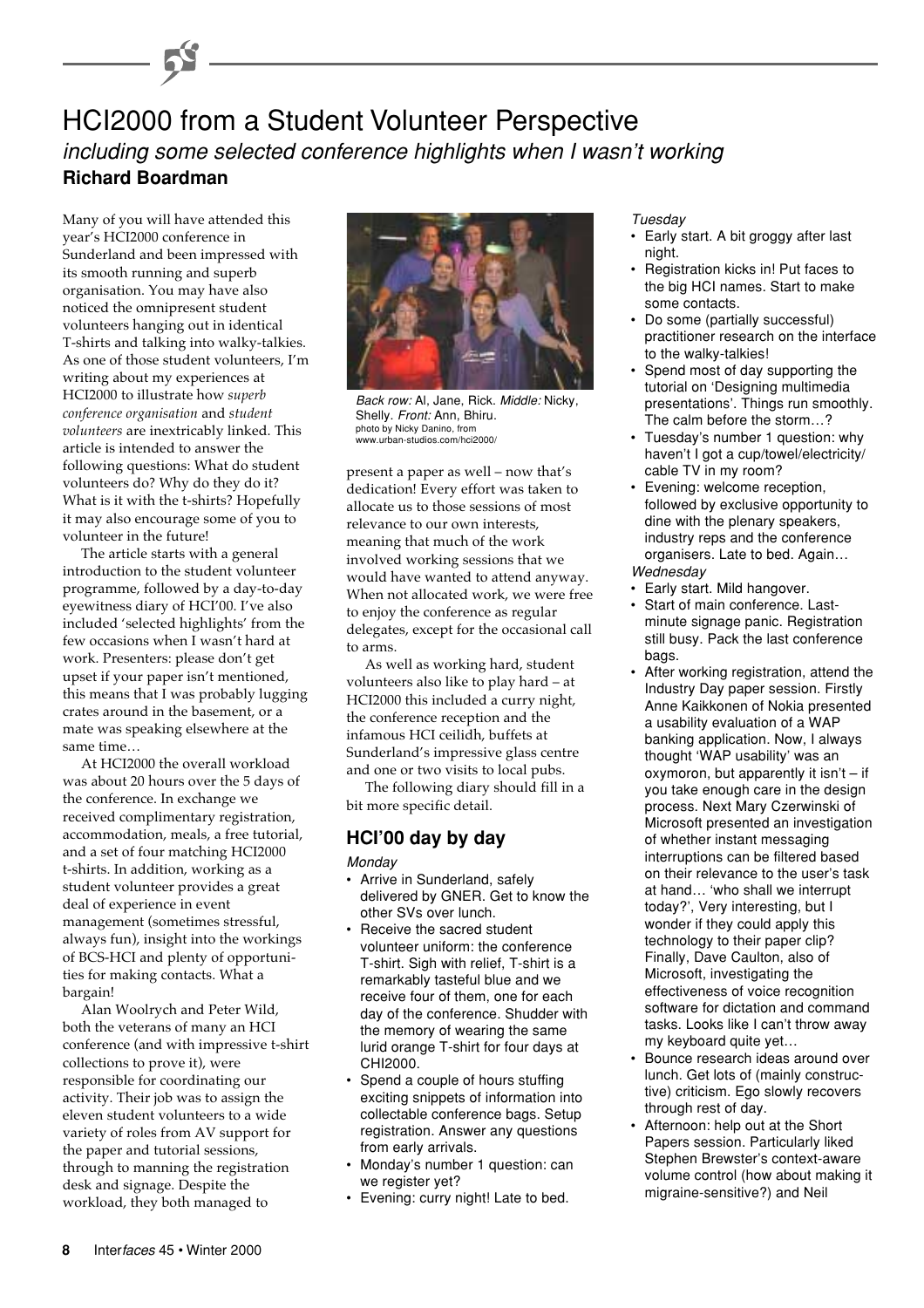

Davidson's investigation into just how much information can be squeezed into a PDA display (answer: a lot, if you use a StarField visualisation). Arthur Kirkpatrick's presentation on 'web information gathering' proves reassuring : here's some work particularly relevant to my own research! My sense of academic isolation is partially dispelled.

- Freudian slip of the day: Important Microsoft usability boss allegedly mistaken for a student volunteer.
- Wednesday's number 1 question: when does the bus to the accommodation/reception/conference depart?
- Evening: conference reception and ceilidh at Ramside Hall in Durham. Carry out prime SV responsibility: dance with any delegates who seem lonely/sober. Late to bed. Again! **Thursday**
- Early start. Bad hangover. Where did that aircraft carrier come from? Were we that rowdy last night? (apologies to readers who weren't at HCI2000, you had to be there…)
- Main conference continues. Registration starts to ease off. After an hour working the front desk, free to enjoy conference but need a caffeine boost first. Receive two tempting job offers over coffee!
- Attendance is compulsory at the 'Work and Work Context' session where two friends are presenting their work. Peter Wild (him again, how does he do it?) leads off with a discussion of dealing with change in information systems from a taskanalytic viewpoint. Deals professionally with awkward questions from some of the big HCI names we registered yesterday. Next Cecilia Kremer Vieira da Cunha from Rio (fellow CHI2000 SV veteran) presents her work on applying semiotic engineering principles to web-based workflow. Also deals with awkward questions from HCI big names (begin to wonder if this is a tradition at HCI conferences…). Some amusement as session degenerates into an esoteric academic squabble between HCI big names. Finally Dan Diaper wraps up with a new approach to system modelling (claim to fame: this is the longest paper in the HCI'00 proceedings).
- Lunch: check out aircraft carrier
- Afternoon is fairly busy but manage to catch Harold Thimbleby and Matt Jones talking about the potential of 'usability certificates' for helping

consumers choose friendly software. 12, 15, 18 ratings for the number of weeks to master the gui? Maybe we need expertise certificates for users too: 'Boss, what do you mean you can't use your email program? It's rated idiot-proof – we'll have to downgrade your expertise…'

- Finally help out at Lucy Suchman's closing plenary in which she discusses her work in rethinking the nature of human–computer relations. Nice tight focus that one. Raises many questions about many overambitious claims of machine intelligence. Illustrated by examples of 'emotional' Woggles and Ananova the 'human' virtual news presenter. Highlight of talk is a live ethnographic investigation of video projector usability. This leads up to the classic video of Alan Newell ('one of the founding fathers of AI') and Ron Kaplan ('a brilliant computational linguist') trying to do a bit of photocopying… ah, if only they'd had a couple of resourceful SVs on hand!
- Thursday's number 1 question: where's the nearest pub?
- Evening: visit to Glass Centre. See important HCI academics blow glass. Excellent buffet. Late to bed. Life is cruel…
- Friday
- Early start. Worst hangover. Looking forward to a lie-in tomorrow.
- Get another job offer over breakfast (don't tell my supervisor).
- Last day of conference. Support paper session in the morning – the delightfully named 'New Tricks for Old Dogs' (I happened to find this session particularly interesting, is someone trying to say something about my research interests?). Mark Treglown leads off with a survey of workspace organisations from a metaphor-theoretical viewpoint (pre-empting my own ambitions to write a paper in a similar vein, oh well!). Andy Cockburn from New Zealand (winning prize for 'delegate with most air-miles') presents a usability study of Cone Trees. What do flashy 3D graphics give you over a nice 2D tree diagram? The users like 'em visually but what about task performance… a very insightful paper. Finally Sacha Brostoff and Angela Sasse present their work in applying HCI ideals to perhaps the last bastion of anti-usability, IT Security. Their PassFaces system presents a more usable, easier to remember alternative to passwords (but is it as secure? Should

Microsoft use it on their source code server??).

- Also support Gillian Crampton-Smith's closing plenary on HCI from an art & design perspective. She points out that 'usability is not enough' – there is also the need for digital artifacts to look good. Note that video projector usability has improved dramatically overnight, as Gillian presents several cool examples of innovative work from the RCA.
- And finally an impressive bilingual call for the next one – IHM-HCI2001 in Lille. Formidable – je l'attends avec impatience!
- Tidy up! Tear down! Get delegates onto buses. Get taxis for delegates who missed buses.
- Time for home. Fond farewells.
- Friday's number 1 question: what do you mean the buses have left?

### **Resources:**

Nicky Danino's HCI2000 pictures: [http://www.urban-studios.com/](http://www.urban-studios.com/hci2000/) hci2000/

If you are a student and interested in volunteering, the following two email lists are worth watching for future opportunities at HCI conferences:

- · [The BCS-HCI mailing list, see http:/](http://www.bcs-hci.org.uk/british-hci-mailing.html) /www.bcs-hci.org.uk
- · SIGCHI's CHI-Students mailing list, [see http://www.acm.org/sigchi/](http://www.acm.org/sigchi/listserv/) listserv/

### **Thanks to:**

- the student volunteer coordinators Pete and Alan for all their effort in making sure things ran as smoothly as they did.
- everyone involved in organising HCI2000, particularly Gilbert and Lynn for making it all possible and looking after us so well.
- and of course the other student volunteers: Jane, Ann, Jill, Nicky, Bhiru, Georghe, Michael, Malcolm, Shelly and Maria!

### **The author**

Richard is working towards a PhD in workspace organisation and CSCW at Imperial College in London, when he's not volunteering at HCI conferences around the world. He can be contacted at rick@ic.ac.uk.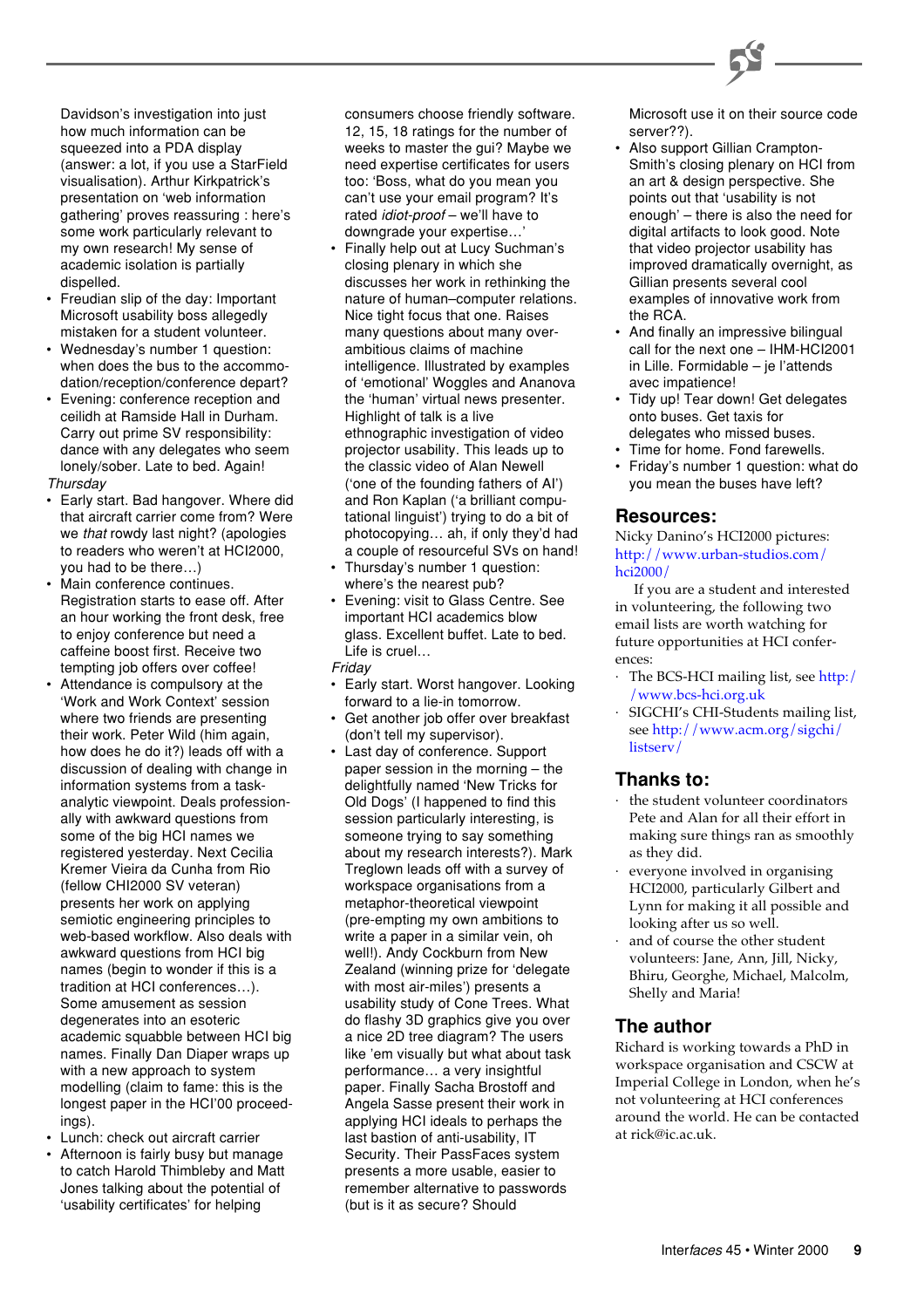# Reflections on HCI2000

This was the first full HCI conference I attended – my own research interests are in using interactive multimedia to enhance teaching and learning and as such straddle the fields of HCI and educational technology. This inevitably means making choices should I ask for funds to go to an educational conference this year or an HCI one? Not always an easy to choice but one that some practitioners in my field do not even try to make.

At times it seems like there are two camps – the learning technologists and the HCI specialists and ne'er the twain shall meet. I exaggerate, there are a number of learning technologists actively involved in the wider HCI community, but they are in the minority. Indeed, I was surprised at a comment from one delegate at the ALT-C (Association of Learning Technology Conference) last year, on hearing my interest in attending this conference: HCI – isn't that a bit

**Sandra Cairncross**

technical?!' Perhaps some outreach work is called for?

Human–computer interaction is not just concerned about the nitty-gritty of interface design – it is about looking at the big picture: understanding the user and the context of use. As such it has much in common with learning technology design and implementation, and has much to offer practitioners. This is certainly the impression I got from HCI 2000 – sessions ranged from the specific (focusing on individual interface components) to the general (arguing for new paradigms, applying theories from other fields, and debating the future of research in HCI).

There was something to learn and think about in each session – and, for me, this wasn't just from those papers to do with learning. To me, this is one the values of attending a conference – exposure to new ideas and bigger pictures. Papers, which superficially

### REFLECTIONS REFLECTIONS

Calling occupants of interdisciplinary crafts! The first of a series from the interfaces between HCI and other disciplines. These serve two purposes – to make the (purer) HCI community see how their messages are perceived outside the discipline, and to attract readers and contributors with other expertise.

Or as we might say on Burns night…

O wad some Pow'r the giftie gie us To see oursels as others see us!

So if you see things that others don't, or just feel somewhat on the edge of this HCI thing, send us your reflection on HCI, or vice versa.

appeared to have nothing to offer me directly, often contained insights which were useful both for my research and teaching.

Finally it struck me during one of the coffee breaks that perhaps the most valuable aspect of packing your bags and going to a conference is the opportunity it affords to confer, formally and informally, with colleagues, not only from other institutions, but also one's own!

#### **Sandra Cairncross** Napier University School of Computing

### **Call for Participation**

### *'Feats and Frontiers'*

**An International AI Symposium in memory of Sidney Michaelson**

**Edinburgh**

**Saturday 7 April 2001**

**Extended abstracts due by 12 January 2001** British Computer Society



Edinburgh Branch

http://www.dcs.napier.ac.uk/~mac/AI.html

Anyone whose research could be broadly described as at the intersection of HCI and AI will be interested in this one day event. *Feats and Frontiers* will celebrate some of the major achievements of Artificial Intelligence over the last 30 years or so, but the Symposium will not dwell on the past. We will select speakers who can illuminate the first quarter of the new millennium by sketching out what they see as the likely developments that will see AI contributing to emerging technologies. This promises to be a lively and practical meeting at which scholars at the forefront of AI research will mix with industry delegates who have real problems to solve.

**Keynote speakers:** Marvin Minsky (MIT), Michael Brady (Oxford)

**Submission categories:** Papers, industry forum, debate, exhibition

**Booking:** This event is limited to 120 delegates plus speakers. Early booking is essential.

*Please see web site for details.*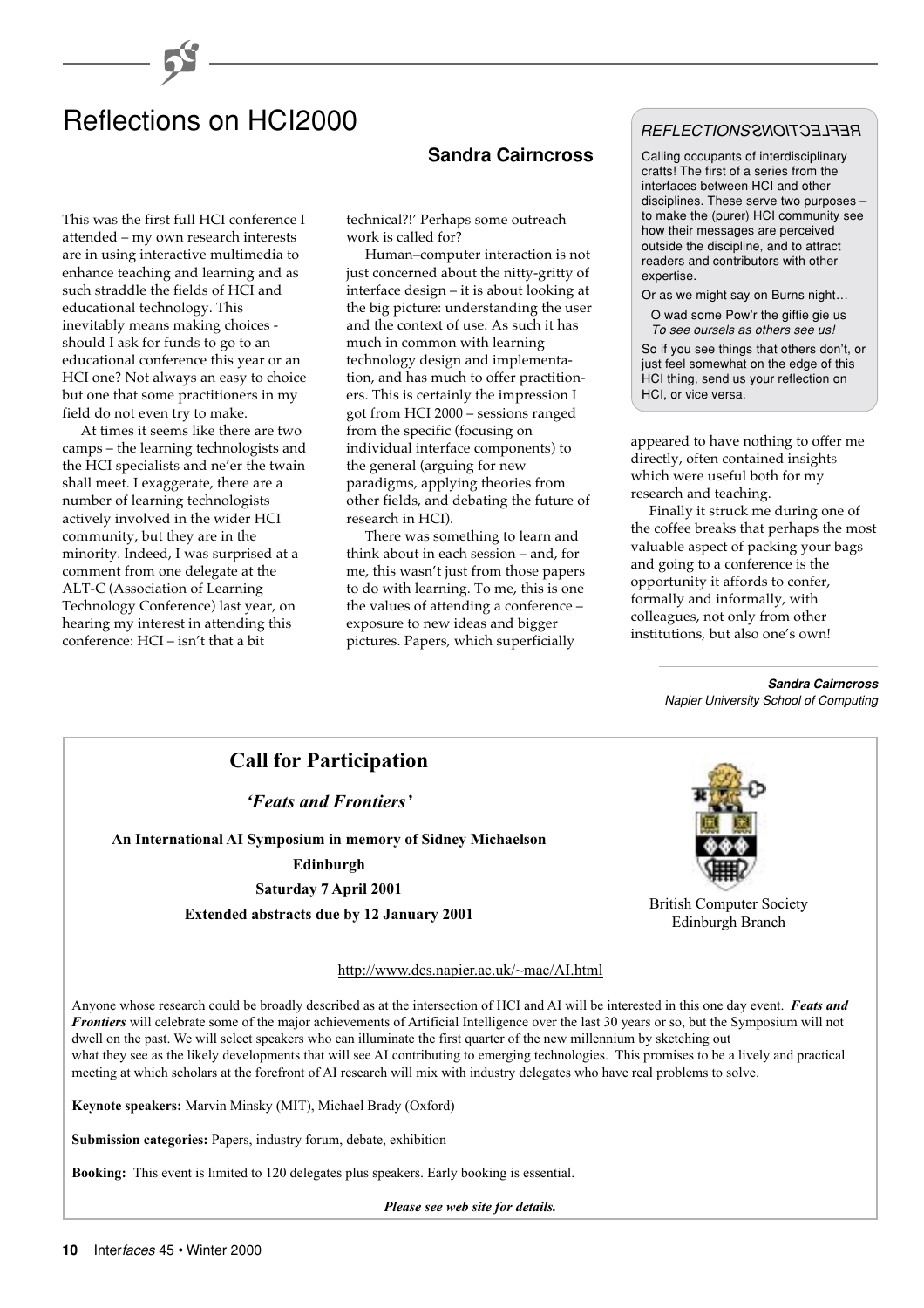# Vet's Diary **Alistair Kilgour**

Alistair Kilgour beats the floods, the mulch and the cracked tracks, and soars to new heights to rail against the latest re-invention of old ideas in the second of our ever popular Vet's diary series.

How time flies! It seems like only yesterday I received my first email message. In fact it was 25 years ago – and email was already quite old then. In recent months several technical journalists and others born after the beginning of email have made ridiculous claims about who invented email, and who sent the first message. It seems that even Al Gore is now keen to claim credit, not just for email, but for inventing the Internet. (*but now Bush claims every web address starts with a dub-ya – ed.*)

So far as I and most people on the technical side of HCI are concerned, email began with Unix. Although in 1975 when Unix became the system of choice in the Computing Science Department at Glasgow, most email messages were between users of the same system, all connected to the same host. From the beginning Unix came with the ability to exchange information with other Unix systems, over whatever kind of serial link was available, using what was called UUCP (Unix to Unix – or was it Universal Unix? – Communication Protocol). And because the support was there, pretty soon machines did start to talk to each other, albeit mostly in the middle of the night, and it became possible to send email to others in other towns and eventually countries.

In 1984 I organised a graphics summer school in Glasgow, to which a number of US graphics pioneers were invited, including several from Lucasfilm (which later became Pixar). I did succeed after several attempts in exchanging email with one of the speakers in California – although when sending a message it was necessary to include in the destination address the names of all the hosts through which it should pass en route from Glasgow to

San Francisco. It took around 6 days for the message to complete its journey, but it was the start of something big.

Although the establishment of Arpanet was the central underpinning for the eventual development of the Internet, and this took place initially more or less independently of the spread of Unix through the world's computer science community, nevertheless, the foresight of Dennis Ritchie and Ken Thomson in including support for inter-system communication in the Unix kernel was an equally important factor in making possible the lift-off of the Internet in the nineties. The moral is, if you provide a facility, people will find a way of using it.

The second thing about Unix was that it was a time-sharing system. When we started running Unix at Glasgow, we supported up to 16 simultaneous users on an underpowered PDP11/40 with 48K bytes of memory, and 2 RKO5 disc drives, total capacity 10M bytes. In today's language the PDP11 was a server – the clients being just dumb (and later slightly smarter) character terminals (operated of course by highly intelligent computer scientists). *(or, in non-PC(!)-speak, 'masters' and 'slaves' – ed.)*

Roll forward 25 years, wave the magic wand, et voilà – we are invited to consider the projected rise of 'Application Service Providers' or ASPs. A new generation will, no doubt, learn for themselves why timesharing systems went the way of the dinosaurs – not enough cycles to go round. When I carry around in my pocket a machine with an order of magnitude more power and memory than that early PDP11, why should I want or need to rely on a remote server for computational services?

What I do want, however, is remote system management. That's the real revolution, which after several false starts, may finally be about to happen. One of the false starts was the network computer, hampered by the dogma that it should have no backing store. When I can obtain for a few tens of

pounds a credit-card sized hard disc with 40Mb capacity, why should I forgo local backing store? Again it's the management of that storage which is problematic, and the solution to the problem is, of course, caching. The idea of caching is another of ancient pedigree – it might even qualify as a paradigm. It would be fascinating to read a history of caching – maybe there is one, but if so I haven't seen it. However, if it is a paradigm, it's one which, though instantiated in every browser in the world, does not seem to have impinged much on public awareness.

Finally in this catalogue of reborn ideas, let's hear it for the Use Case, that rather poorly disguised impostor in the panoply of models comprising UML. That's a story which may have to wait for another time – or another writer. I am sure there are lots of you out there giving deep thought to how to make use of this new and maybe ultimately triumphant Trojan horse, through which HCI may finally be accepted into its true home, software engineering. I know that's heresy to many. I would be glad to host a debate, or give over this column to anyone with a corner to argue. HCI is, for sure, at a turning point, let's hear where you think it is or ought to be going.

#### **Alistair Kilgour** alistair@realaxis.co.uk

So, is HCI going in circles, facing dilemmas, dichotomies or choices, or merely rambling. Those who do not learn from history are destined to repeat its mistakes, or as Confucius might say 'Review the ancients, gain wisdom'. Hopefully some veterans out there will be tempted to respond to Alistair with their own 'Vet's diary'.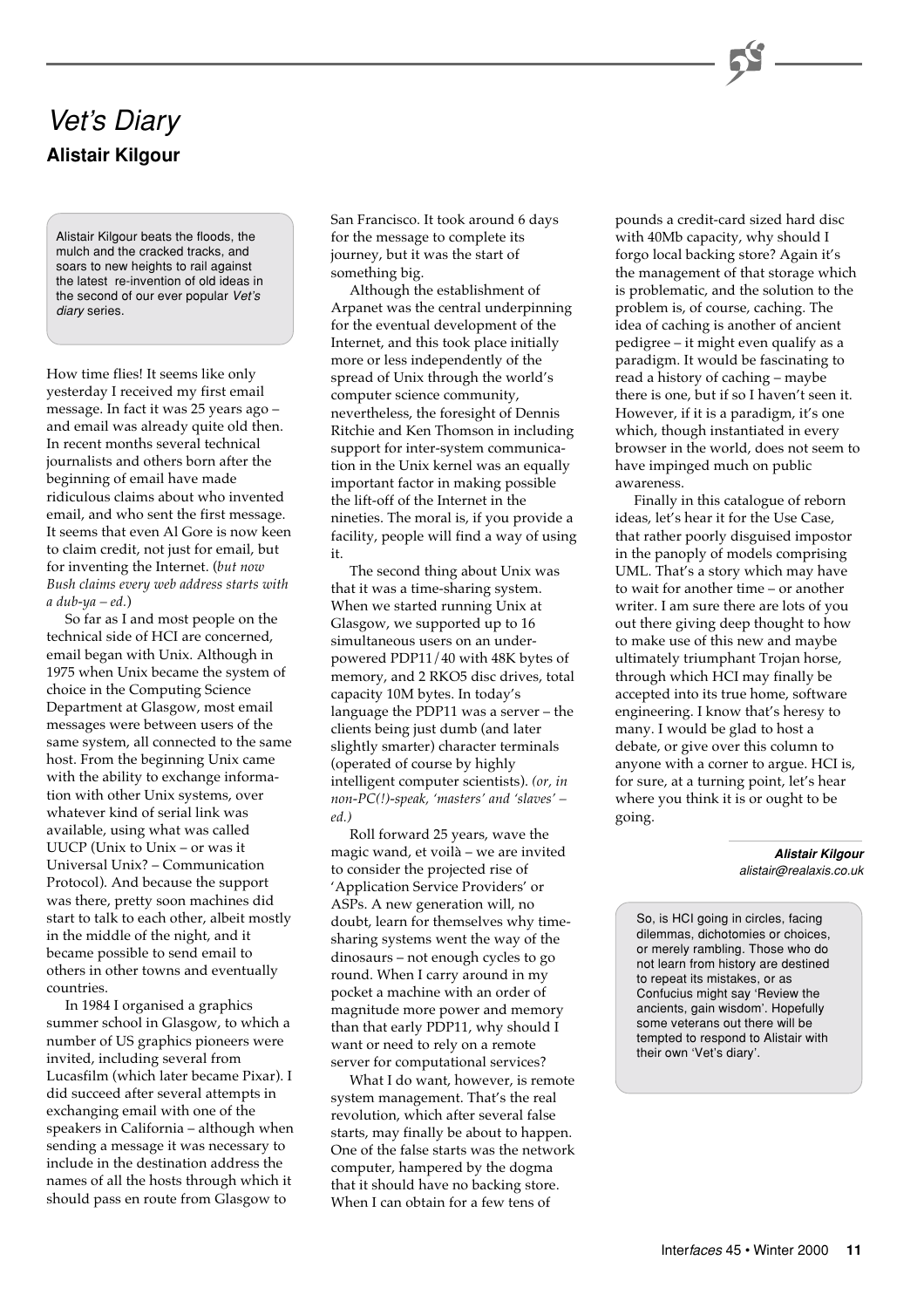### A British HCI Group one-day meeting on Computers and Fun 3 **Wednesday 13th December 2000 The Huntingdon Room, King's Manor University of York**

### **Programme**

| $9.30 - 10.00$ | Registration                                                                                        |
|----------------|-----------------------------------------------------------------------------------------------------|
| 10.00          | Opening remarks - Andrew Monk                                                                       |
|                | 10.00-10.30 Having fun with dementia                                                                |
|                | Norman Alm and Dave O'Mara                                                                          |
|                | University of Dundee                                                                                |
|                | 10.30–11.00 Engaging consumers, using humour in electronic commerce<br>Claire Dorman                |
|                | Center for Tele-Information, Technical University of Denmark                                        |
| 11.00          | Coffee                                                                                              |
|                | 11.30-12.00 From usability to user experience                                                       |
|                | Peter Wright, Tim Marsh and John McCarthy                                                           |
|                | University of York and University College Cork                                                      |
|                | 12.00-12.30 Measuring fun - usability testing for children                                          |
|                | Janet Read and Stuart MacFarlane                                                                    |
|                | University of Central Lancs.                                                                        |
| 12.30          | Lunch                                                                                               |
| $2.00 - 2.30$  | <i>i-sk8 trainer and the automated emotional DJ</i><br><b>Renn Scott</b>                            |
|                | Royal College of Art                                                                                |
| $2.30 - 3.00$  | Ladies and Gentlemen, Boys and Girls, Children of All Ages: multiple layers of fun in entertainment |
|                | John Mateer                                                                                         |
|                | Interactive Future, UK                                                                              |
| 3.00           | Tea                                                                                                 |
| $3.30 - 4.00$  | Tangible interfaces in smart toys stimulating haptic play in 5-9 year olds                          |
|                | Mark Allen and B Ramsey                                                                             |
|                | <b>Brunel University</b>                                                                            |
| 4.00-4.30      | Exploring interactivity with smart toys                                                             |
|                | Lydia Plowman and Rose Luckin<br>University of Stirling and University of Sussex                    |
| 4.30-5.00      | Closing discussion                                                                                  |
|                | What makes for enjoyment in the use of information and communication technologies?                  |
|                | An opportunity for members of the audience to contribute their own ideas.                           |
| 5.00           | End of meeting                                                                                      |
|                |                                                                                                     |

The meeting will be held in The King's Manor in the centre of York and within walking distance of the railway station.

#### WHY FUN?

Most of the research effort in HCI and design is aimed at the world of work but leisure is also a large part of people's lives. As more researchers get involved in this topic it has become clear that our current understanding of user concerns, derived from the world of work, is simply not adequate to this new design challenge. Fun is set to be a major issue as information and communication technology moves out of the office and into the living room.

To register Please see http://www-users.york.ac.uk/~am1/candf3.html or phone 01904 433189.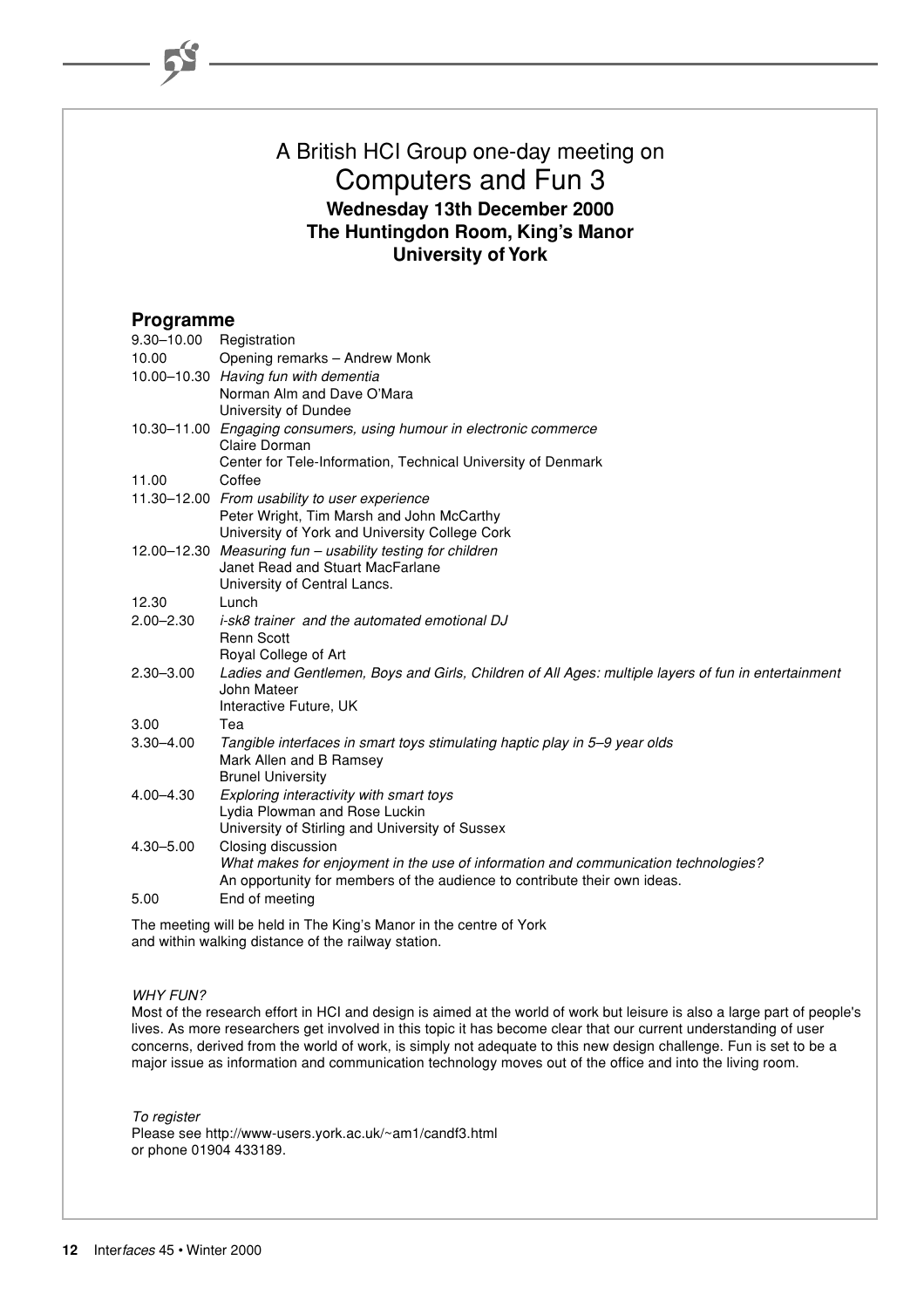# ' "Is there anybody there?" said the Traveller…'

### **Cassandra Hall**

A friend of mine who happens to be on the HCI executive (yes, I do have friends who wield influence) said that recently one of the exec members had tried looking for Paul Booth.

Now, those of you who have been in HCI longer than 10 minutes will know that Paul Booth wrote one of the very first books on HCI. It was called An Introduction to HCI and it was just that. It was green. It was published by LEA who showed a foresight and insight unusual in publishers. And what was more amazing about this book was it was actually readable and very good. I don't know who reviewed it and got LEA to publish it but they deserve hearty thanks from the community.

It was short and light and you could carry it around with you. It didn't require a loan the size of the national debt and it was written in ordinary English by a writer with extraordinary common sense. It was interesting and lively, even though it didn't have any pictures or diagrams to write home about. I read it myself and was captivated by it. So much so, that I set off into a life of HCI, instead of the AI to which I had previously been addicted. There are some people who would say that Paul Booth has a lot to answer for, in doing just that, and maybe that's why the poor man has gone to ground.

Now, I've no idea if the Paul Booth book is still around but that's not particularly interesting as books, like fashion, and women in Prufrock, come and go. The thing is that members of the exec did a search for Paul Booth. It seems one member spent an afternoon with a search engine and tracked him down to Telford Institute where they discovered (oh horror!) no Web page and no email address. Apparently, the exec were gobsmacked, having rewritten: "I think therefore I am" into "It must be me, that's my Web page"… or, in the case of one eminent HCI'er, it must be the many sides of me because I have two zillion Web pages and a computer the size of a Cray on which to store my pictures. One exec member took to repeating, like Mole from *Wind in the Willows*, "Oh my! Oh my!" as they pondered life without a Web page, no doubt sharpening their pencil with a Swiss Army knife.

Now, my friend, bless the dear one, isn't exactly the sort of person who thinks much further than the next email so the assumptions about Web presence and email addresses were altogether lost on the poor darling. But as I heard this story, I grew aghast. It reminded me of a few years ago, when I kept forgetting my telephone number, so decided to say I didn't have a phone. The looks of horror and disbelief I encountered were amazing. That in turn reminded me of some years before then, when I really didn't have a television set and got hounded by the licensing people because they thought I ought to have one. In fact, I bought one eventually, just to shut them up. It seemed easier.

Amazing though, isn't it! I can see the look of horror and disbelief, and social ostracism and stigmatism, when people try to say they don't have email and, no, they are very, very, very sorry, but, no, they really don't have a Web page. Now, call me a Luddite but actually really and truly, hand on your heart and Dix et al., do ordinary people really really need Web pages? Yes, it's nice to do a Web search and bring up a

mug shot and an email address but think of the disadvantages of being so public.

Paul Booth is effectively lost. He's gone out into the snow and may be some little time and jolly good luck to him. One of the authors I know, whose books actually get published and sell, says that being an author is awful. Apparently, every new semester you get 2 zillion emails from other people's students saying they've read your book or they're going to buy your book. Or they've got your book out of the library. Or a fall-back position of: they saw your book in the bookshop and they would buy your book, but they can't afford it and their lecturer has just given them a coursework and they need some help from an expert, so would you mind?

And when it isn't students, it's hassled lecturers trying to borrow your overhead slides or pressurising you into producing all your stuff on PowerPoint. This particular author gets more thank-you cards each year than Christmas cards. It's my belief if the British Universities ever start whole-scale testing of student submissions for plagiarism my friend will get done for having written just about every ethics coursework that's ever been submitted, one way or another. And there's no need to standardise the courses because my friend's lectures cover half the world in any case.

*(Good trick – type a distinctive sentence from a suspicious coursework into [www.google.com](http://www.google.com/) and you can see not only the source, but the dozens of US college students who plagiarised from the same source – ed.)*

But there's more to it than that. Why do people saddle themselves with all these means of making their lives miserable and controlled? Now, I happen to have a mobile phone. It's the number I give out when people ask for a phone number. It gives me time to think about whether or not I actually want them to phone me and I know that at the end of the year, I'll chuck the phone and get a new number. So, it's a way of restricting other people's access to my precious time.

It saves me from the embarrassing results of having foolishly passed on my phone number to someone who seems witty and interesting after too much champagne and who, on reflection, having heard them after the coffee, seems not quite so enthralling. But I refuse to have the thing switched on. It's for me to phone the office when I'm running late. I can use it to get things delivered to examination rooms, I can phone my parents when I'm away and not have to worry about finding a phone. I can hand it round when I host events so that delegates can get the cat fed or whatever else they want to do. But it isn't there for me to be interrupted when I'm sitting on a train enjoying Richard Dawkins or having a quiet moment to myself.

HCI is not just about enabling technologies, bringing technologies to the people, it also about maintaining individuality and privacy. The Web is a powerful tool. Email is so vital to me that I cannot bear to think of how difficult my life would be without it. It puts me in touch with a father I see too little of, in a way that is at once immediate and intimate and yet not intrusive. It gives students access to me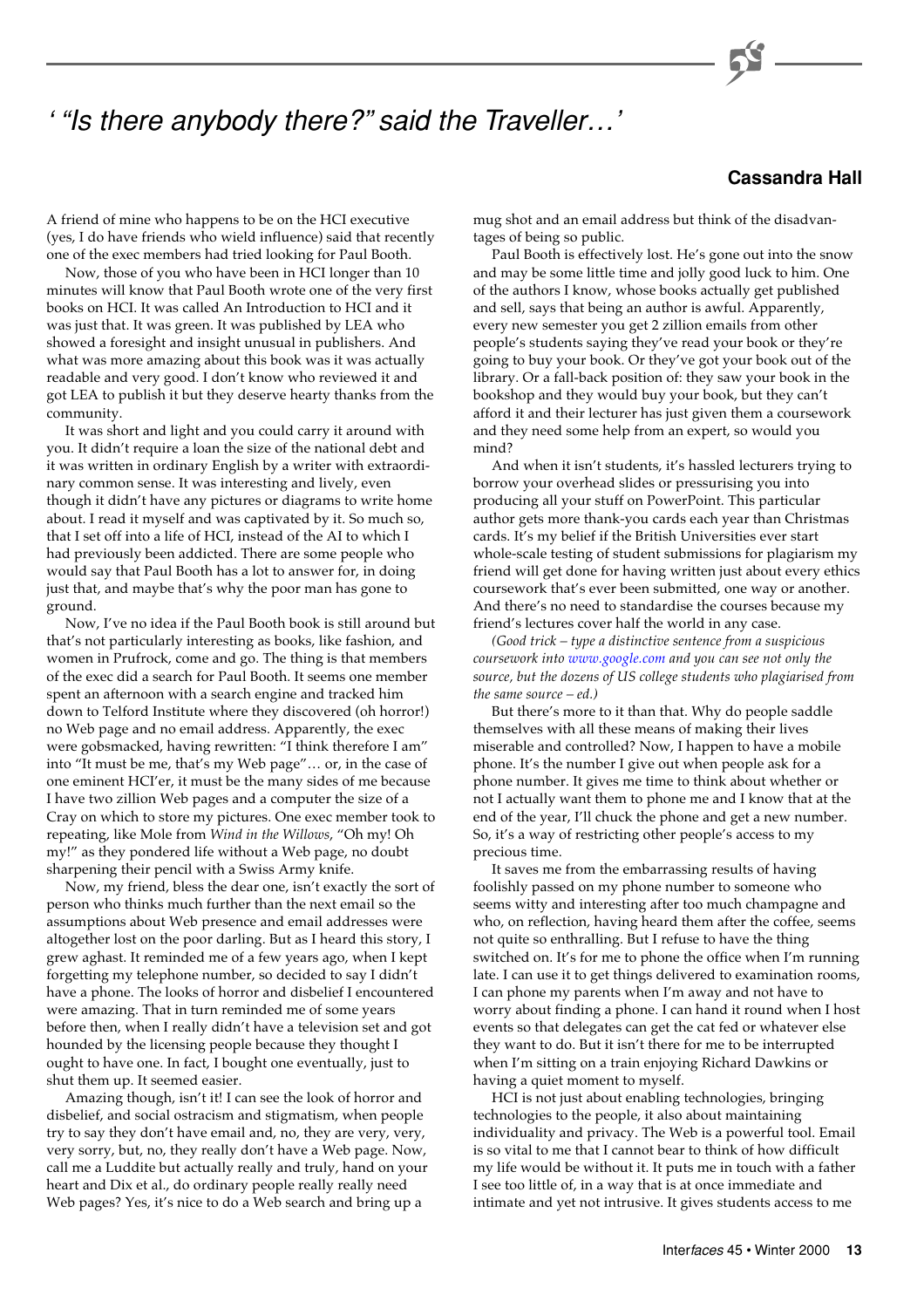### … continued

for solving their problems without having to meet them at a particular time. It has been the medium for much joy as well as information exchange. But it is there to serve me, a tool for me, not I as a medium for its expression.

If I have a Web presence then it should be because I want one, not because society now expects me to be delineated by all things webby.

How many of us allow the phone to intrude when we are doing something that is important to us? How many tutors answer the phone to a student when there is already a student in the room? I actually refuse to do this now and figure that if it's important the caller will phone back. At home, if I don't feel like talking then I either tie the computer up with the modem or switch on the answer machine. I refuse to be ruled by a technology that is inconvenient for me.

Just now, as I was writing this column a friend phoned. He asked me what I was doing so I explained. He said that email was excellent for giving out information and that he believed this was better than information being controlled. It was better for information to be visible. And yes, bless him, he is right. But he's sensible, he doesn't bombard people with information just because he can do that. He is selective. But let's face it, how much email do we receive that we don't need? My guess is that about half of what I receive is useful, the rest is noise.

I filter out a lot of the noise by setting up rules so the stuff is deleted before it gets to me. Yes, yes, yes – information should be visible, information that is controlled and hidden makes us helpless and vulnerable, but my friend is too decent and honest to see that bombarding people with information, thereby creating noise, is another and much more insidious means of control. Just as expecting other people to conform to technologies we have saddled ourselves with is another form of control.

Paul Booth, wherever he might be, is presumably where he wants to be and how he wants to be. I shall remember a book that was ground breaking and I shall remember it with affection and gratitude. I might wish that he would write another but I can also say that if I knew his address there is a series editor I would be pestering till he agreed to write another. He may have made a very wise choice. There are some times when the answer to "Is there anybody there" is quite rightly, push off and leave me in peace.

Cassandra wails in every month from a respectable campus in the verdant fields of England. No danger that she be swallowed up by the information overload. You can get in touch with her, if she wants you to!

# Forthcoming Events

As many of you probably know, the British HCI Group organises (or encourages others to organise) a series of meetings, events, workshops, and so on, focussing on topics of interest to an HCI audience. Over the next year or so we have a number of events that are billed as 'sponsored by' or 'in association with' the Group. Those currently planned are:

#### **Cultural issues in HCI**

Tuesday, 5 December 2000, University of Luton

Contact: Andy Smith andy.smith@luton.ac.uk

#### **Computers and Fun 3**

Wednesday 13th December 2000, The Huntingdon Room, King's Manor, University of York Contact: Andrew Monk A.Monk@psych.york.ac.uk

**Design, Specification and Verification of Interactive Systems, 2001** 13–15 June 2001, University of Glasgow Contact: Chris Johnson

johnson@dcs.gla.ac.uk

**People in Control** 19–21 June, 2001, UMIST, Manchester Contact: pic2001@iee.org

**IHM-HCI2001** (incorporating both HCI2001 and IHM2001) 10–14 September 2001, Lille, France

Many of these events have their own web pages with all the details. For links and more information look at the Group's 'Events' web page: http://www.bcshci.org.uk/hci-calendar.html. The list is updated as new meetings are added to the programme, so check on a regular basis for events relevant to your interests.

If you are interested in organising an event that might be of interest to HCI Group members, or you are already involved with the organisation of such an event and would like to consider running it in association with the Group please get in touch with the Group's meetings organiser, Bob Fields, at the address listed on the back cover.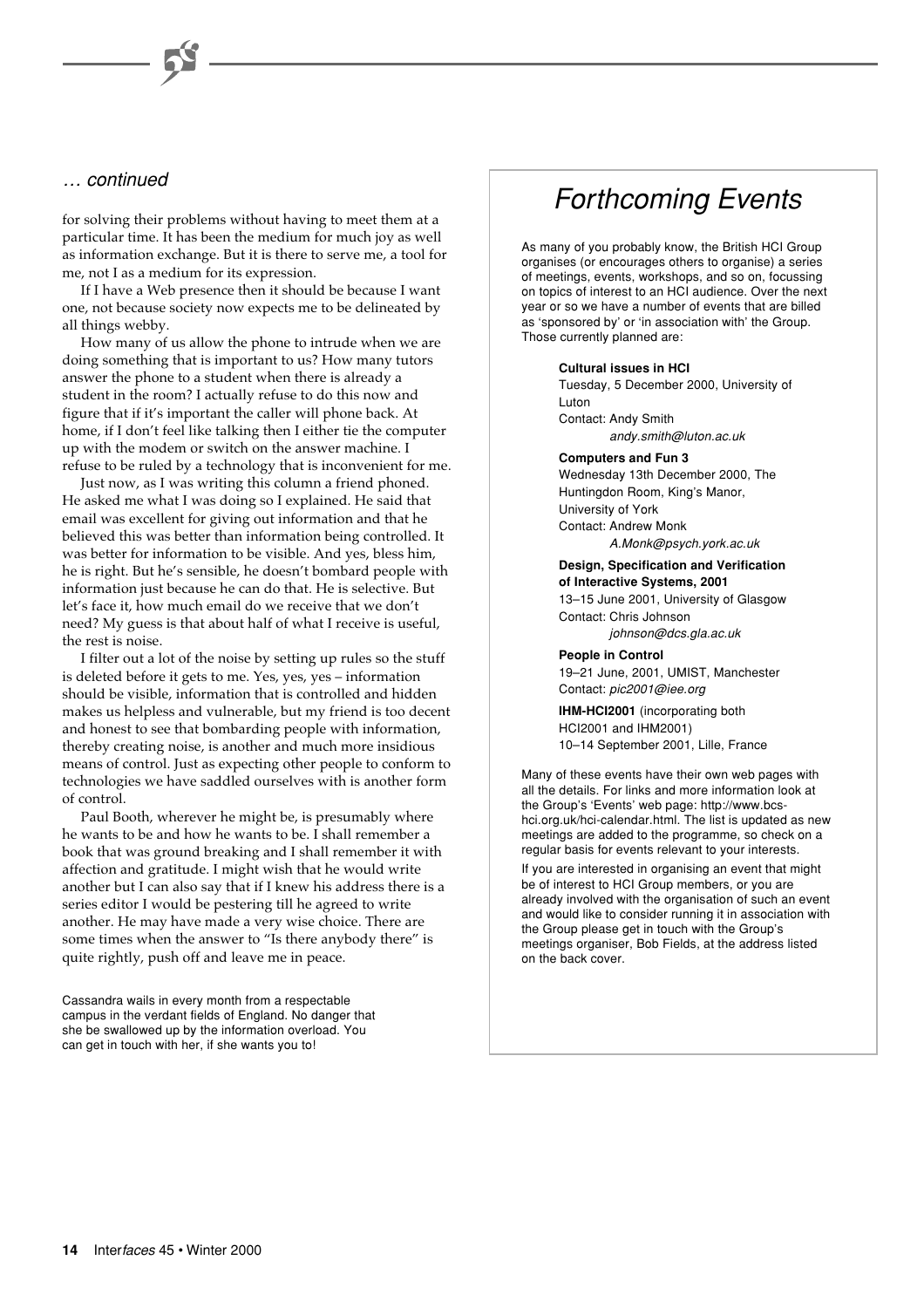### Manufacturer's view

We invite articles from manufacturers highlighting industrial research findings. Stan Allen of PCD Maltron, manufacturers of specialist keyboards, reports that RSI sufferers who relieve their condition by using an ergonomic keyboard re-introduce the condition by reverting to the traditional keyboard.

Switch back to a conventional flat keyboard after using a fully ergonomic version and the pains of RSI will return.

As court settlements start to swing in favour of plaintiffs suffering from keyboard-induced RSI, it is time to take a look at RSI, its origins, and hope for the future for keyboard operators.

But when did the problems of RSI start? Research in Australia published as far back as 1974 indicated that the disproportionate amount of ill health of Telex operators (working without a VDU screen) was due to stress caused by working at the keyboard (Duncan & Ferguson 1974). Duncan and Ferguson showed that there was a correlation between hand abduction – twisting outwards – and operator problems. Operating a flat keyboard also involves almost maximum hand pronation with sustained muscle tension. These two postural stresses can be relieved slightly by raising the shoulders but this in turn produces muscular fatigue and pain across the neck.

When Telex machines were originally introduced, their keyboards followed the conventional typewriter shape to maximise acceptance and, likewise, when computers were introduced their keyboards followed the same pattern for the same reasons. This was despite the fact that electronics had separated the keys from the printing mechanism and opened the way to a complete redesign of the keyboard to overcome its known disadvantages.

In fact, the QWERTY letter layout was carefully arranged to slow down operators and reduce type bars jamming, away back in 1872! The first practical typewriter was patented in 1868 by an American, Christopher Scholes, and the keyboard layout has remained unchanged for over 100 years. The shape of the keyboard in this early model, with the keys forming an even slope of between 20 and 40 degrees to the horizontal and with diagonal key columns was

No turning back! determined by mechanical limitations of the time. The most commonly used letters had to be separated to avoid mechanical arms clashing when typists were operating at speed.

> 'Although we don't know exactly what causes keyboard operators to be struck down by the twentieth-century curse of RSI, we can at least recognise the signs and symptoms' says Stephen Hobday MD PCD Maltron of East Molesey in Surrey, England. These can include pains in wrists, forearms, shoulders, neck, upper arms, elbows and back, aching hands and wrists, 'fizzy fingers', pins and needles in the fingers, numbness passing from finger to finger and numb fingertips.

> When Hobday started out 'to produce a more efficient keyboard' some 24 years ago with ace typist's tutor Lilian Malt he did not foresee that his revolutionary keyboard could actually help RSI sufferers back to work. At the moment his list of those who have benefited from the keyboard and returned to work after 'time in arm splints', 'debilitating pain' and 'you'll never work again on a keyboard' totals well over 600 worldwide.

The PCD Maltron keyboard looks like two empty grapefruit skins with an angled roller-coaster set of fully ergonomically positioned individual keys to suit the easy movements of hands, and has been designed to eliminate dangerous wrist-twist. Separating letter keys into two spaced groups has reduced abduction to zero and pronation stress is reduced by providing the keys at differing heights to suit the varying lengths of the fingers on a hand. What's more, Maltron's design philosophy concerning the reduction of muscle tension was confirmed by a report in *Applied Ergonomics* (Zipp et al, 1983).

Maltron keyboards are different, not a bit like a flat keyboard, and this can be daunting for some people. Those who take the bother to convert to the Maltron shape often experience a substantial lessening in pain immediately and recover their career prospects. Usually this change for the better takes only a few days but the period of convalescence can take

several weeks of persevering effort to overcome past habits. During this 'conversion' period, both management and operator must accept that output will be reduced – regardless of how frustrating this can be for both.

Often recovery from the strains and pains of RSI is complete providing that no attempt is made to return to a flat keyboard! This is because flat keyboard injuries are a personal bodyresponse to the strains of using a flat keyboard. Even though RSI pains disappear after using a Maltron keyboard, there is no real cure in medical terms, as a return to a flat keyboard has been proved, time and time again, to recreate the previous state of pain.

Operators say that having to work more slowly during initial adaptation to the new Maltron shape is in itself beneficial as they are forced to use a more controlled and gentle finger action. Maltron keyboards are usually supplied with letters in the QWERTY layout which is still universally used, though, as noted above, it is far from ideal. Maltron have themselves developed a new layout which is easier to learn and reduces 'finger work' to about one-tenth of that demanded by the QWERTY layout. The Maltron layout is optionally available on the two-handed keyboards and can be learnt in around a quarter of the time usually needed.

Many user reports can be found on Maltron's web site, including the latest by Kate Parker in the *IEE Review* magazine.

#### **References**

*Applied Ergonomics* Vol. 142 Ref. 117 (1983) by P Zipp, E Haider, N Halpern and W Rohmert of Darmsdtart University in Germany. <http://www.maltron.com/> *IEE Review* Sept 2000 (page 6)

### **Contact**

**Stan Allen** 0208 653 4648 PCD MALTRON,15 Orchard Lane, East Molesey, Surrey KT8 0BN Telephone/Fax 0208 398 3265, or ring 07004 MALTRON (625876) from anywhere. Email address SALES@MALTRON.COM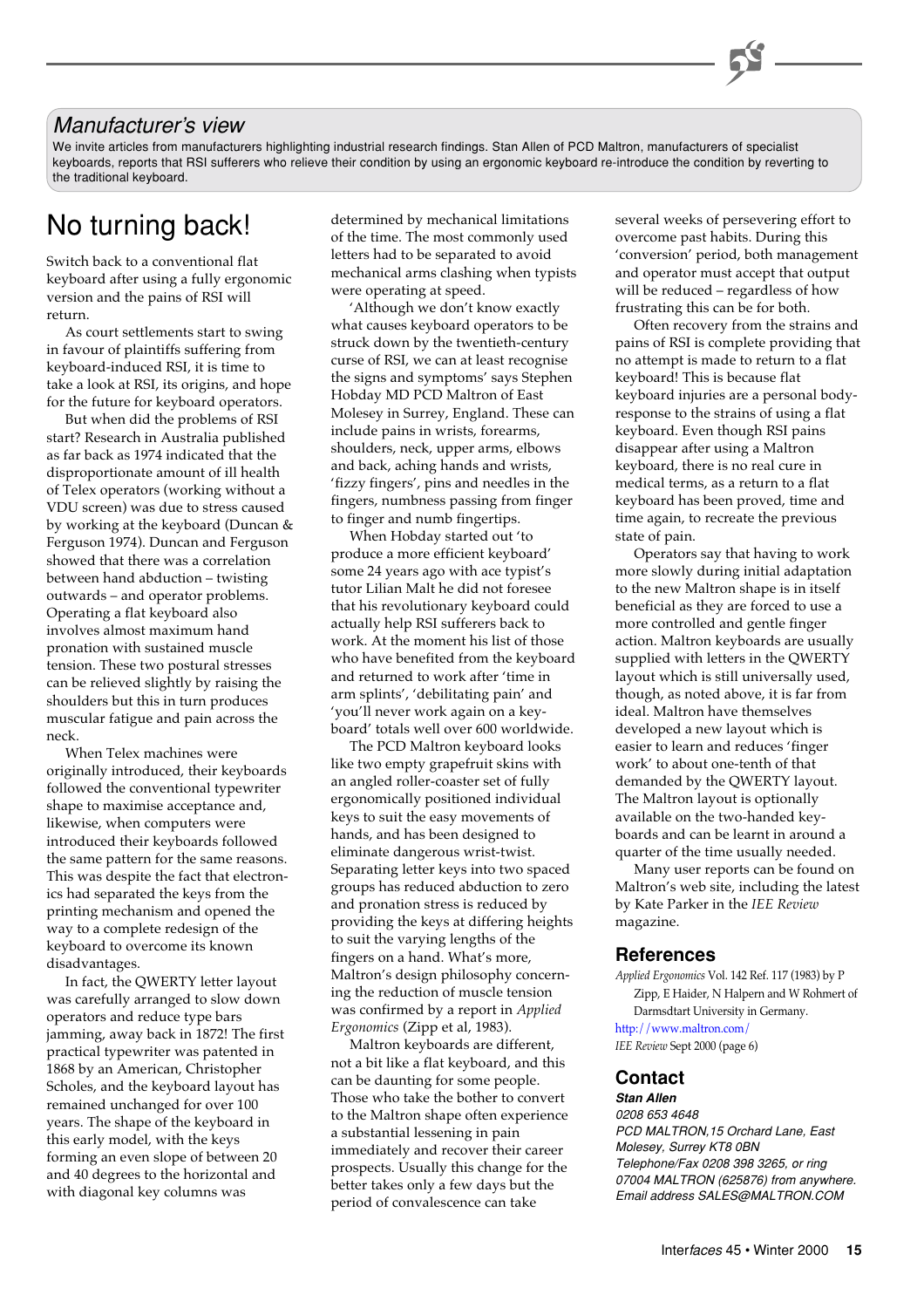# Mashed Potato and Swedes **Lynne Baillie and Liisa Dawson**

NordiCHI2000 was an important event: it was the first NordiCHI to be held and it hosted an array of key presenters and speakers. Scandinavia is certainly a crucial and prevalent part of the HCI and user-centred design world and it seemed fitting that it should have its own event to mark this influence.

The importance that Scandinavia plays in the research and development of these areas was certainly reflected by the quality and renown of the speakers and keynote presenters. It was additionally fitting that it was hosted in Stockholm, a central Scandinavian city. The conference itself was held at the Kungl Tekniska Hogskolan; we preferred to refer to it as KTH – we're sure you can understand why! KTH is a very beautiful campus with lots of fountains (we're not sure of their purpose, but they're nice all the same) and it is in a very central location.

We were a bit surprised to see the highest recommendation given for lunch was 'they make great mashed potatoes!' It was an interesting insight into the Swedish culture that recommendations for lunch seemed to be gauged by the quality of their mashed potatoes rather than their roll-mop herrings.

Besides the 'mash' there was an impressive array of demonstrations and posters. These informal snippets of work had a very futuristic slant and involved demos of how brain activity can be used as a form of interaction and, by giving objects memory, new storytelling mediums could be developed. Being able to see the ideas being brought to life was thought provoking and provided a wellneeded rest from a quite intensive set of presentations.

### **Our favourite Keynote**

The first and also, we feel, definitive keynote speech was "Co-operative Design – perspectives on 20 years with 'Scandinavian IT Design Model'".

The keynote address was delivered by Susanne Bodker, Peter Ehn, Dan Sojogren, and Yngve Sundbland. They were all involved in the 'seminal'

Utopia project, 1981–85, where co-operative design methodology, involving users very early in the design process, had an early development and application in the use of computers. They commented that many things have changed since the 1980s, when industry mainly used mainframe computers and terminals, compared to today when information technology is everywhere, not only at work but also in our whole life.

However, they suggested, some things never change in participatory design (PD). For example, it is important to find the right set of participants, the right tools and techniques, as well as the right location and physical space for co-operative design. And, by no means least, it is important to create a setting where all involved groups can make active contributions that are meaningful to themselves as well as to other groups of participants.

### **The value of having your work heard**

An addition to the conference was the doctoral consortium, which was the main purpose of our visit. It mirrored the 'design V design' theme of the conference and covered a wide range of HCI and user-centred areas. For a second-year Ph.D. student, new to this type of event, it proved to be one of the most valuable insights into the world of academia and Ph.D. life. Not only was it reassuring to talk to others in the same situation, but presenting your immature research ideas to people whose books have supported and fuelled your work to date was an exhilarating experience.

As the morning went on I was able to observe the responses given to others' work, and I began to really witness the value of this whole exercise. Not only did the 'experts' feed back about the particular research area, posing practical questions and advising of references, pitfalls, alternative angles and such, but they were also able to recommend techniques for analysis, structuring methods, plus many more practical hints for completing a successful Ph.D. It was

therefore useful to every student to take notes on the feedback given to each other, as the quality of comment was superb.

Admittedly, I felt a little deflated after some criticism had been made about my precious ideas. However, after some internalisation and digestion of the points raised and further informal discussion with various people from the consortium, I realised that these criticisms would direct my work for the next few months at least. If I got stuck, I could always email one of my new-found expert-friends!

The style of the day was informal, the range of experts extremely impressive and the quality of work was very high. For a lonely Ph.D. student it made me feel a small part of something big and tremendously exciting. I felt very honoured to have been part of such a valuable day and would recommend this experience to any Ph.D. student.

### **Conclusion**

NordiCHI has set a precedent for itself that will be hard but not impossible to continue. The quality of the material presented was rich and varied, the setting impressive and the conference dinner was a night to remember. We are left with a high regard for this new conference and would recommend the next to be noted in your diaries. For any Ph.D. students, it really is an inspiration to have your work assessed by the best – an opportunity not to be missed.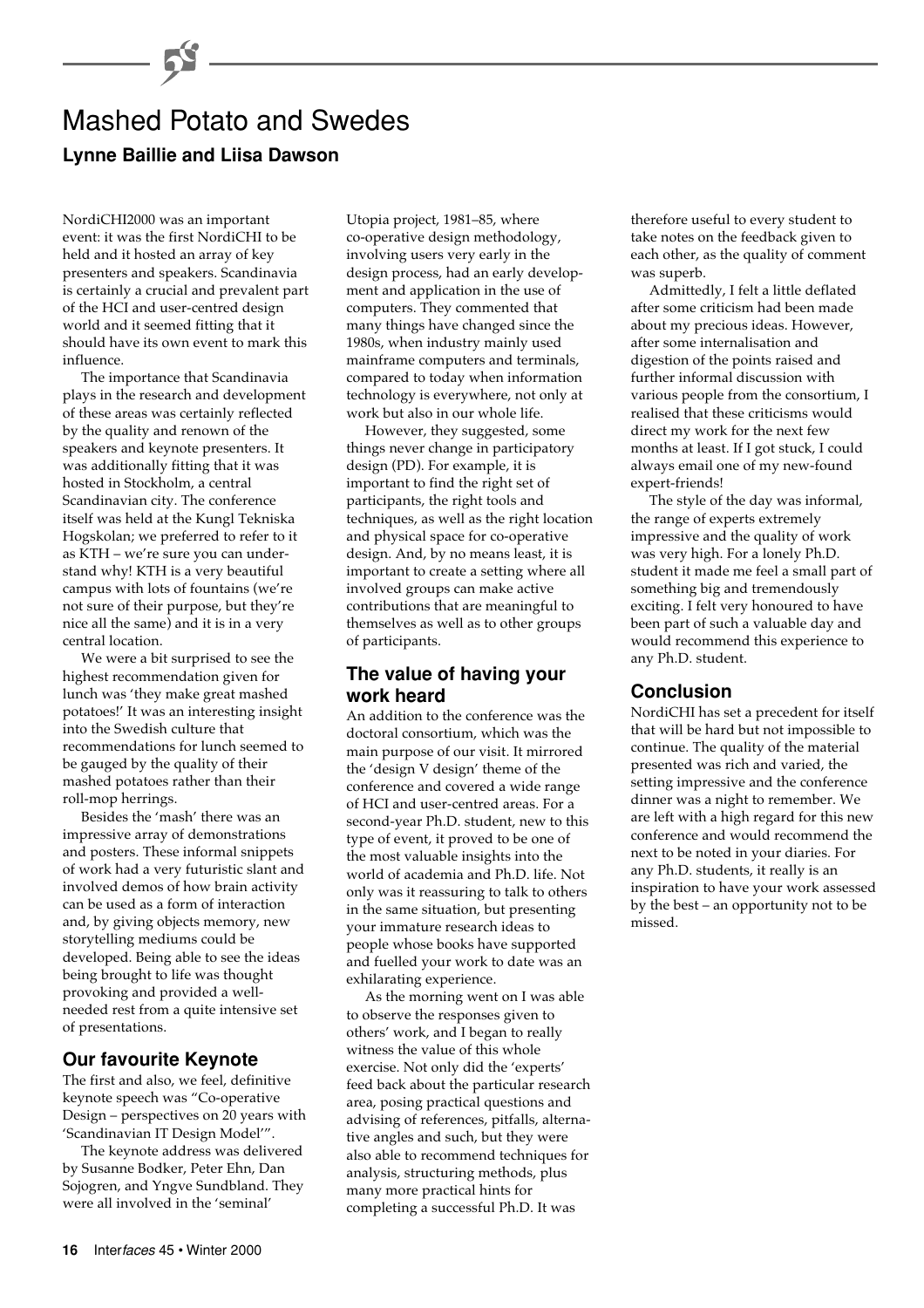# Book Review **Peter Wild**

Model Based Design of Interactive Applications Fabio Paternò Springer Verlag, London, 1999 ISBN 0-8058-3383-8, £24.50, 192 pages <http://giove.cnuce.cnr.it/~fabio/mbde.html>

Within this small but comprehensive volume Paternò draws upon a number of key strands of Human–Computer Interaction and IT development, to present an overview of how models can be used in the development of interactive applications. If you're looking for a step-by-step approach to developing, you'll be disappointed. What you get in this book is more a framework for the development of interactive applications akin to, say, Multiview, than an attempt to describe a unified process model for the design of interactive applications.

After the initial scene-setting, chapters 2 and 3 provide a broad view of the range of model-based approaches to analysis, development, and evaluation of interactive applications. This provides a useful contextualisation of a range of diverse methods, and Paternò provides a thorough, but fair, view of a range of diverse approaches, including task analysis, petri-nets, scenarios, use cases, scenarios, UML, and formal approaches. For a newcomer to the field, development methods for interactive applications can seem, at best, unconnected, at worst, partisan, but throughout the exposition, he points out relationships between the approaches and shows how, more often than not, they actually complement each other.

Another chapter serves to introduce us to Paternò's task description formalism, ConcurTaskTrees (CTT). CTT is clearly a powerful approach to the representation of task models, and related information. It is sufficiently complete to compete with contemporary approaches (e.g., UAN, TKS, GTA). However, a problem with CTT is its usability; Paternò's insights about usability and the criticisms of other formalisms do not appear to have been applied to some of his approaches.

Whilst CTT has undoubtedly benefited from its roots in LOTOS, its difficult to justify temporal relations such as T1 [] T2 being more accessible than T1 CHOICE T2. This is particularly pertinent when we consider the increasingly participatory nature of many development projects.

An important feature of the book is its continuous presentation of concrete and relevant examples. This is especially pertinent when we consider Paternò's treatment of architectural models and user interface patterns. Most presentations of the notion of Interactors have relied solely on formal representations (e.g., LOTOS) and neglect to show how they are rendered in contemporary tools and environments. For those without the appropriate foundation this limits accessibility to the powerful notion of an Interactor. Paternò manages to show us how examples can actually be rendered. Similarly, to date most discussions on patterns within HCI have been fairly vague and have made no attempts to relate the patterns notion to issues such as models of task or architecture. Overall this is a great introductory text to a number of contemporary model-based approaches. Paternò clearly understands the strengths, weaknesses and complements of a large range of contemporary development techniques, and is willing to point out when and where these are usefully used together. Paternò provides many examples of how different modelbased approaches relate to each other. Overall, a solid, well-written account, lucid in its exposition of relatively complex ideas, and clear about its intended scope and purpose. Furthermore, for those involved in teaching the accompanying software from Paternò's website, it provides support for creating task models using the

ConcurTaskTrees notation (though it does have many quirks and annoying low-level usability problems.).

A drawback is that, at £24.95 for 192 pages, many students will balk at investing in this worthwhile volume. Despite this I would recommend it as primary or secondary reading on HCI and Software Engineering courses, although cost considerations may force it into secondary position in favour of more comprehensive HCI volumes such as the Dix et al. or Preece et al. volumes.

> **Peter J Wild** Brunel University peter.wild@acm.org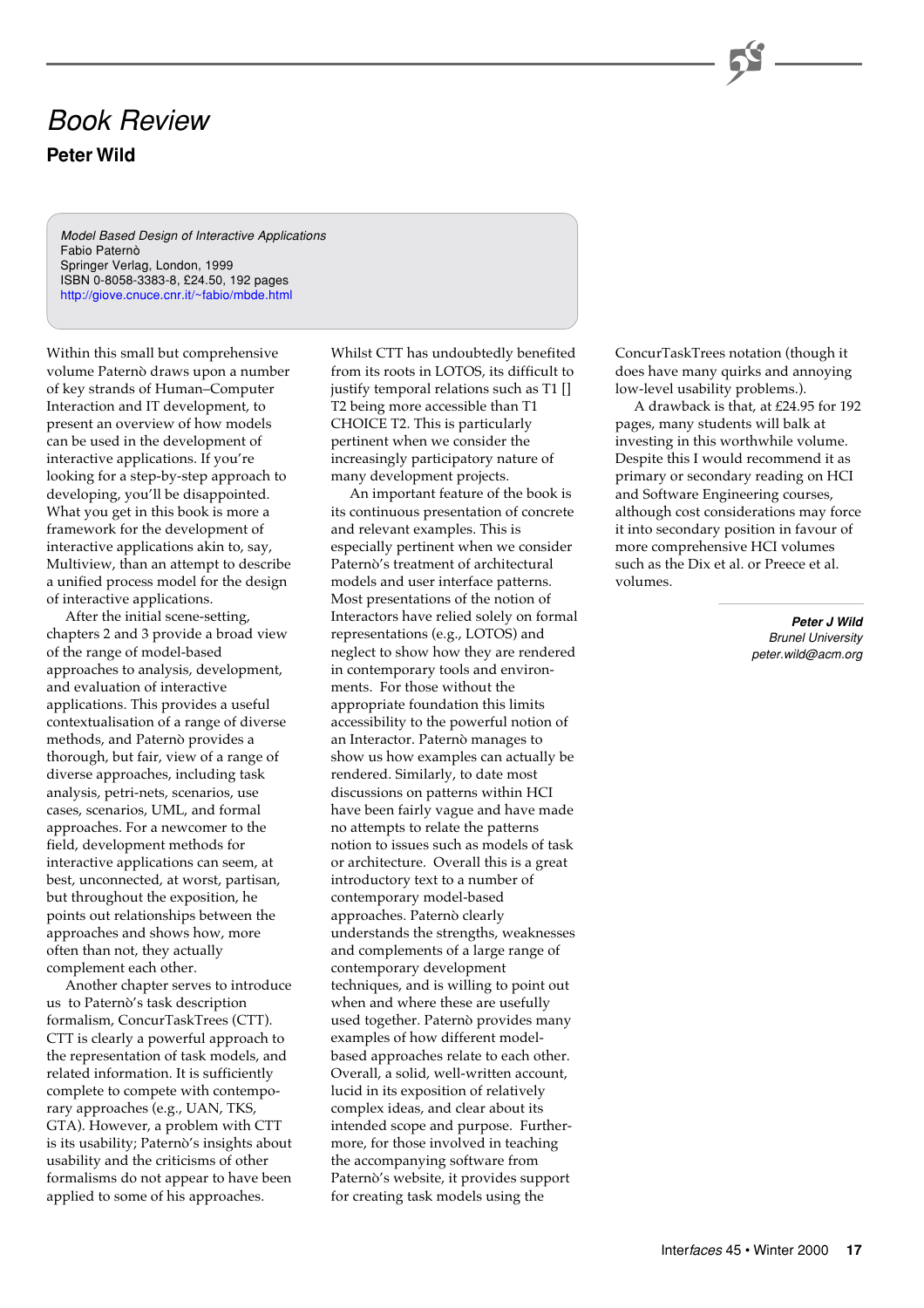The last couple of issues, you have had bluffer's guides from people who knew what they were talking about. Bo-Ring! No-one made good on their promise to bluff for their country in this issue, so the editor decided to give you the benefit of one week's experience in the field of … Cognitive Psychology. As a mathematician, singersongwriter and software/multimedia developer turned lecturer, I never knew there were all these words for things I encountered, and so much learned research on each. But they made me start a PhD the other day, and since I was waffling about motivation and knowledge and stuff like that, m'learned supervisor stuffed a pile of textbooks and articles in front of me to read. How does anyone read all this stuff? (More to the point how does anyone write so impenetrably, but let's not bite the hand that feeds). A first-year text book proved to be about my level, coupled with parsing the odd paragraph from conference papers. What more does anyone need to bluff their way in a field, anyway? If a little knowledge is a dangerous thing, then a microscopic perspective must surely be less dangerous?! Trouble is, half of you know something about this topic (so look away), and the other half

don't (be beguiled).

# Tom McEwan's bluffer's guide to Drive Theory

a part of the Cognitive Psychology of Motivation (with humble and abject apologies to Heckhausen and Weiner)

In the forty years up until the early sixties, there were all these hep cats running round saying we responded, mechanically, to stimuli. Then this bunch of touchy-feelies decided that we thought about it (no matter how briefly) before we responded. So Brehm (1962) starved a bunch of people, and only rewarded half of them. But they wuz the half that complained the most! Lesson 1: No Gain, no pain!

Lazarus in 1966 showed that people felt less fear if they were fed information in advance that helped them rationalise a scary situation. Lesson 2: Only mushrooms actually like the mushroom effect. Schachter & Singer (1962) meanwhile stuffed people full of epinephrine, and found that if you surrounded them with angry or happy people, they got more angry or more happy accordingly. Lesson 3: drugs make you conform – more mushroom theory!

Valins (1966) did some dodgy stuff with pix of what sounds like page 3 girls and showed how, if you made people feel they "fancied a bit of that!", whether or not they did, they got the hots accordingly. Sounds a bit Hollywood to me that one. Lesson 4: people believe believable lies (or, don't let the facts get in the way of a good story!).

Spence (1956) had already shown that anxiety makes easy tasks easier, and hard tasks harder, but Weiner and Schneider (1966, 1971, (as I'm sure you're all aware)) found they could mediate the anxiety with false feedback. Lesson 5: Encouragement does actually help!

Now Dollard (1939) might have shown that frustration causes aggression, but that aggression was constrained rapidly by the fear of punishment. (As the road hogs

recently demonstrated in a national two part experiment!). Berkowitz, Lapinsky and Angulo (1969) built on Mallick McCandless's discovery (1966) that understanding the cause of the frustration made you less, um, frustrated. B, L & A showed that making people feel good about their anger made them feel more justified in showing that anger. Which probably explains the success of the first People's Fuel Road-hogging.

Then there's this whole resistance of extinction thing, but you really don't want to go into that, do you? This drive theory analogy, with recent protests, can only be stretched so thin.

OK if you insist. The general idea is that you "never forget how to ride a bike", I think. The extinction thing is the idea that you might forget how to do, or respond to, something. Well we resist that notion. No matter how many years it is since you played football, you can still make your body do that "half-volley on the turn" thing you used to do.

Trouble is of course, your mind remembers how to do it, but the flesh is weak! Funny how quickly muscles tear, and how slowly they repair, once you start to lose your hair. And if this was all true, surely people could cope with not running their cars because the price of fuel got too high. Suppose this is critical evaluation rather than bluff, now. Time to quit.

Surely you can bluff better than that! If you want to bluff on some learned, if obscure, aspect of interactivity, or simply want a bluffer's retort (don't kid a kidder) then email to t.mcewan@napier.ac.uk with the message title 'Interfaces Bluffers Guide'.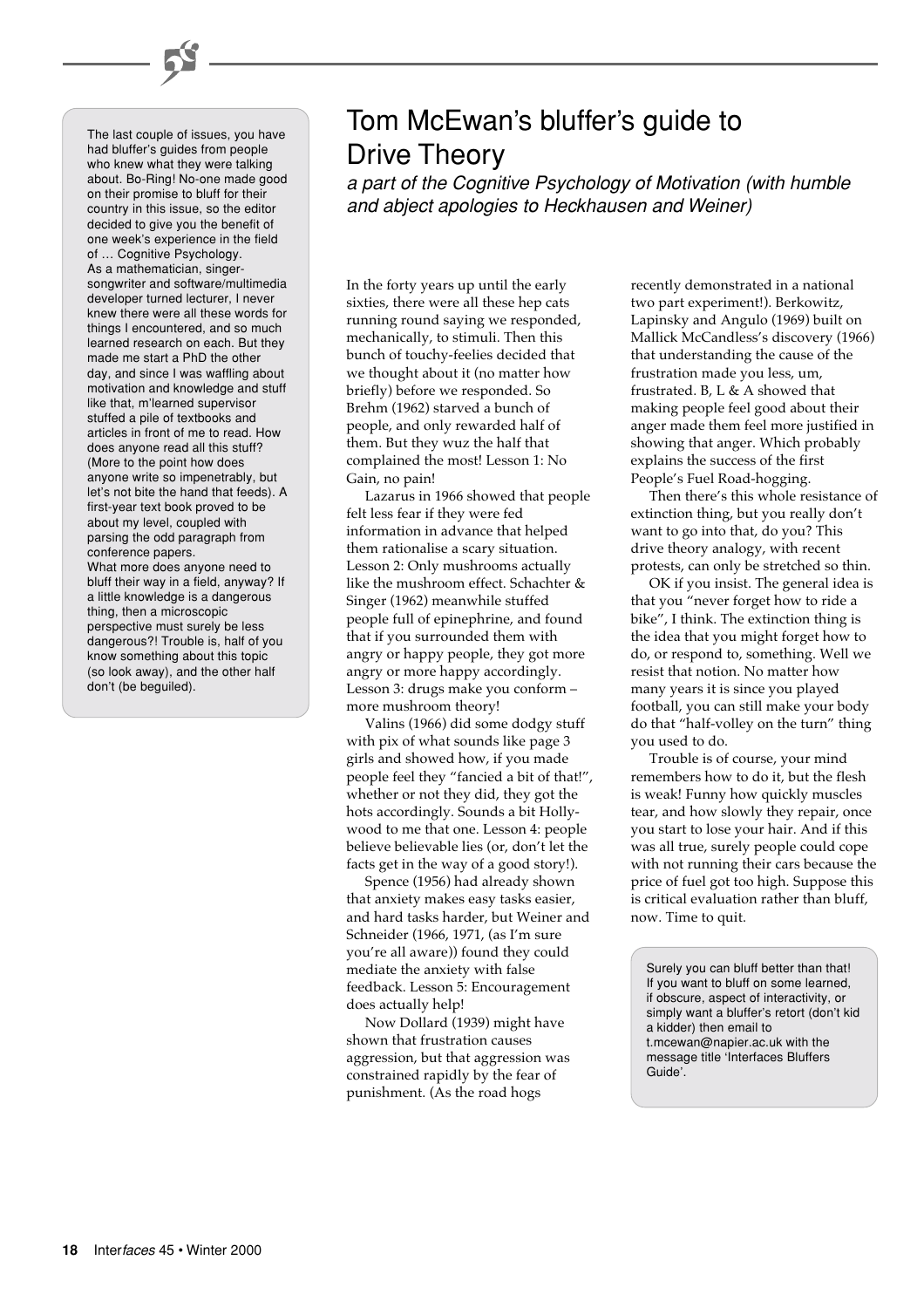| British HCI Group – Application Form 2000<br>Please print or type                                                                                                                                                                                                                                                                                                                                       |                                                                                                                                                                                                                                                       |
|---------------------------------------------------------------------------------------------------------------------------------------------------------------------------------------------------------------------------------------------------------------------------------------------------------------------------------------------------------------------------------------------------------|-------------------------------------------------------------------------------------------------------------------------------------------------------------------------------------------------------------------------------------------------------|
| Contact Details (Give a personal contact when asking for Corporate Membership)                                                                                                                                                                                                                                                                                                                          | Membership F ee                                                                                                                                                                                                                                       |
| Last Name<br><b>Title</b>                                                                                                                                                                                                                                                                                                                                                                               | Membership classes and fees for 2000 are:                                                                                                                                                                                                             |
| ŧ<br>Work Address                                                                                                                                                                                                                                                                                                                                                                                       | Student $£10$<br>Non BCS Member £30<br><b>BCS Member £25</b>                                                                                                                                                                                          |
| $\vdots$<br>Tel                                                                                                                                                                                                                                                                                                                                                                                         | Interfaces and other mailings; membership rate for any 4 individuals at British HCI<br>Corporate membership entitles the organisation to 8 copies of<br>Group events, as well as, a free one-page entry in the membership handbook.<br>Corporate £195 |
| ŧ                                                                                                                                                                                                                                                                                                                                                                                                       | Journal Subscription to 'Interacting with Computers'                                                                                                                                                                                                  |
| $\vdots$<br>$\vdots$                                                                                                                                                                                                                                                                                                                                                                                    | The HCI Group manages a journal, Interacting with Computers, published quarterly by<br>Elsevier Science. Members may subscribe to this journal at a reduced rate.                                                                                     |
| Please send mailings to: my work address [ _ j; my home address ]                                                                                                                                                                                                                                                                                                                                       | :<br>:<br>:<br>:<br>:<br>:<br>$\overline{\mathbf{u}}$<br>Please send me Vol. 12 (2000) of Interacting with Computers (£50)                                                                                                                            |
| Membership Status                                                                                                                                                                                                                                                                                                                                                                                       | :<br>:<br>:<br>:<br>:<br>:<br>$\rightarrow$<br>Please send me Vols 11 & 12 of Interacting with Computers (£100)                                                                                                                                       |
|                                                                                                                                                                                                                                                                                                                                                                                                         | Please send me a free sample issue                                                                                                                                                                                                                    |
| $\vdots$                                                                                                                                                                                                                                                                                                                                                                                                |                                                                                                                                                                                                                                                       |
| $\vdots$                                                                                                                                                                                                                                                                                                                                                                                                | Payment                                                                                                                                                                                                                                               |
|                                                                                                                                                                                                                                                                                                                                                                                                         | વન્ટ<br>Please enter the total amount for membership and subscriptions                                                                                                                                                                                |
| $\vdots$<br><b>Professional Interests</b> (please indicate up to six areas of professional interest)                                                                                                                                                                                                                                                                                                    | I enclose a cheque/postal order (in Pounds Sterling only please), made payable to<br><b>British HCI Group</b><br>$\overline{\sigma}$                                                                                                                  |
| $\vdots$                                                                                                                                                                                                                                                                                                                                                                                                | Please debit my Access/Visa/Mastercard                                                                                                                                                                                                                |
| Data Protection Act                                                                                                                                                                                                                                                                                                                                                                                     | Expiry<br>Card number                                                                                                                                                                                                                                 |
| under our strict control, for mailings judged by the British HCl Group Executive to be of value to<br>The data on this form will be treated as confidential to the BCS. Names and address may be used,<br>the membership.                                                                                                                                                                               | The information provided on this form is to my knowledge correct and I agree to the<br>conditions stated.                                                                                                                                             |
| <b>Membership Directory</b>                                                                                                                                                                                                                                                                                                                                                                             |                                                                                                                                                                                                                                                       |
| Do you wish your contact details and professional interests to be listed in the Membership Directory<br>sent to all members of the group? (We will NOT use your home address, unless that is all you have<br>$\frac{1}{2}$<br>Yes<br>given us.)                                                                                                                                                         | Card holder's name and address if different from above:                                                                                                                                                                                               |
| <b>Getting Involved</b>                                                                                                                                                                                                                                                                                                                                                                                 | Send completed forms and cheques to:                                                                                                                                                                                                                  |
| We are always looking for people interested in contributing to HCI group activities by, writing for<br>able to<br>contribute in this way or if you have ideas for 1-day meetings or new activities please contact the<br>Interfaces magazine, helping run the annual conference or joining the executive. If you are<br>membership secretary, Peter Wild (peter.wild@acm.org; Fax. +44(0) 1895 251686). | Queries about membership can also be e-mailed to: hci@bcs.org.uk<br><b>HCI Membership, British Computer Society,</b><br>1 Sanford Street, Swindon, SN1 1HJ, UK<br>(Tel.+44(0)1793 417417)                                                             |